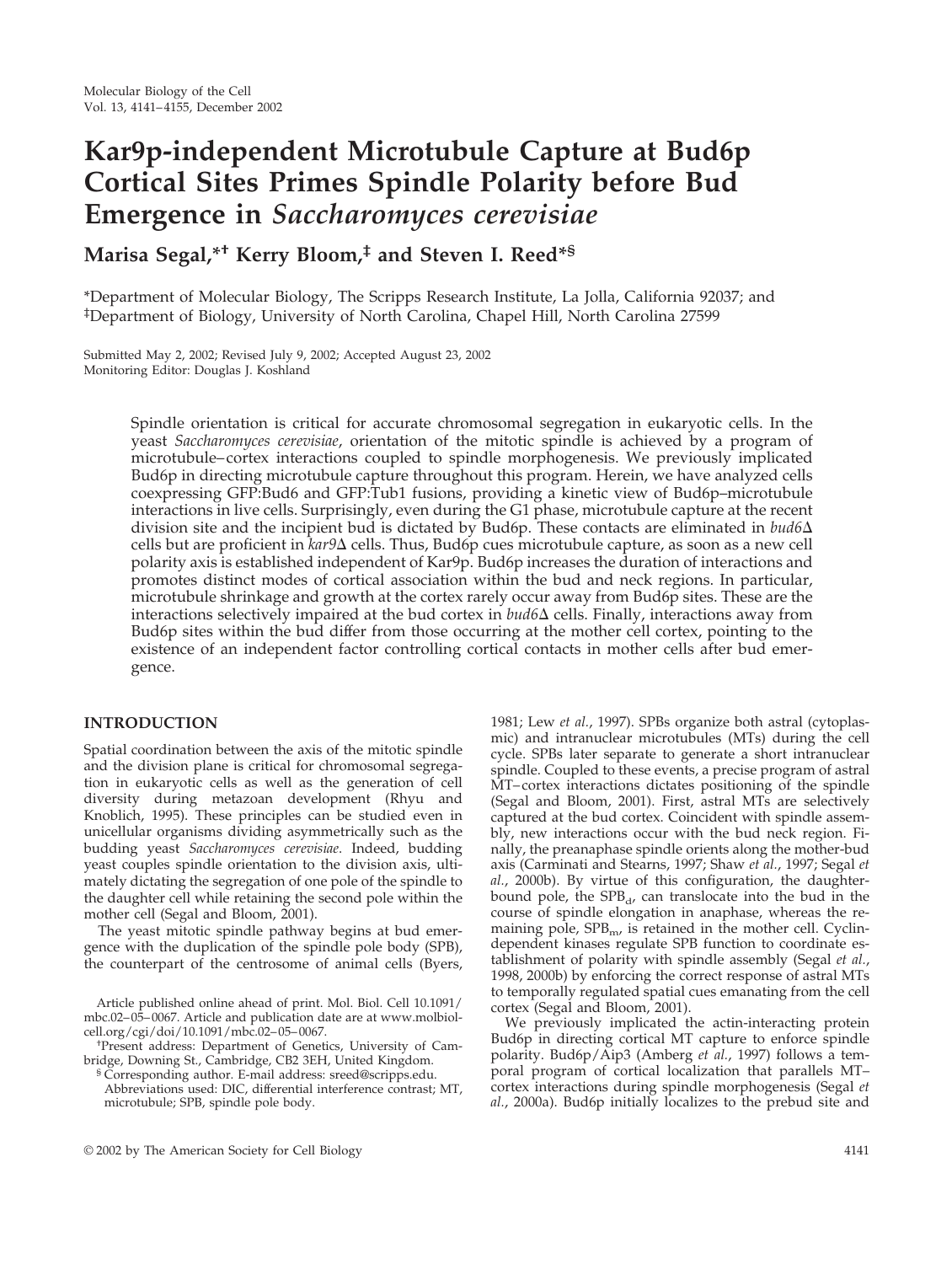remains at the bud tip after bud emergence (Amberg *et al.*, 1997). Concomitant with spindle assembly, Bud6p accumulates at the bud neck (Segal *et al.*, 2000a). Finally, Bud6p mobilizes from the bud cortex to the neck and gives rise to a double ring at cytokinesis (Amberg *et al.*, 1997; Segal *et al.*, 2000a).

Spindle orientation is sensitive to perturbation of the actin cytoskeleton (Palmer *et al.* 1992; Theesfeld *et al.*, 1999). Yet, shortly before anaphase, orientation becomes actin independent (Theesfeld *et al.*, 1999). A candidate for a link between actin and spindle orientation is Kar9p, which is transported to the bud along actin cables (Beach *et al.*, 2000; Yin *et al.*, 2000). Kar9p participates in cortical capture by interacting with MTs via the EB1 homologue Bim1p (Korinek *et al.*, 2000; Lee *et al.*, 2000; Miller *et al.*, 2000; Tirnauer and Bierer, 2000). According to current models (Schuyler and Pellman, 2001), the roles of Bud6p and the formin Bni1p in MT capture may be limited to positioning Kar9p at the bud tip cortex, based on their function in actin organization (Miller *et al.*, 1999; Evangelista *et al.*, 2001; Sagot *et al.*, 2001). This view, however, is inconsistent with genetic analysis of spindle orientation (Theesfeld *et al.*, 1999; Segal *et al.*, 2000a; Yeh *et al.*, 2000). Indeed, spindle orientation phenotypes are very different in a  $bni1\Delta$  vs. a  $bud6\Delta$  mutant and unrelated to Kar9p function.

Bni1p is critical for correct retention of Bud6p at the bud tip cortex, after bud emergence. A  $\text{bni1}\Delta$  mutation, which in itself is insufficient to abolish actin cables (Evangelista *et al.*, 2001; Sagot *et al.*, 2001), causes displacement of Bud6p from the bud cortex to the bud neck. MTs then follow mislocalized Bud6p, resulting in abnormally enhanced capture at the bud neck. In contrast, a  $bud6\Delta$  mutation abrogates the majority of cortical interactions with the bud or the bud neck (Segal *et al.*, 2000a). Neither deletion, however, precludes Kar9p-dependent MT capture (Miller *et al.*, 1999; Segal *et al.*, 2000a). Finally, Bud6p is critical for spindle insertion into the bud neck past the actin-sensitive step (Segal *et al.*, 2000a). Together, these data suggest that the role of Bud6p in MT capture is not mediated via Kar9p function.

Herein, we present digital imaging microscopy analysis of cells coexpressing GFP:Bud6 and GFP:Tub1 fusion constructs to evaluate MT–Bud6p dynamic interactions in vivo. This study supports a direct participation of Bud6p in MT capture. The analysis highlights additional, unanticipated roles of Bud6p in cueing MT–cortex interactions during stages of the cell cycle beyond spindle morphogenesis (Segal *et al.*, 2000a) in a Kar9p-independent manner. In addition, Bud6p dictates differential modes (Carminati and Stearns, 1997; Adames and Cooper, 2000) and duration of MT–cortex interactions throughout the cell cycle. Finally, disruption of *BUD6* particularly eliminates the specific events observed to occur at Bud6p sites in wild-type cells.

# **MATERIALS AND METHODS**

### *Yeast Strains, Genetic Procedures, Media, and Growth Conditions*

All strains used in this study were isogenic to 15Dau, a derivative of BF264-15D (Segal *et al.*, 1998). Deletion mutations were constructed by replacing the entire open reading frames by using *KANR* cassettes amplified by polymerase chain reaction according to Wach *et al.* (1994). Deletions were confirmed in all final strains by PCR

analysis. Derivatives expressing a GFP:Tub1 and GFP:Bud6 fusion were obtained by transformation with pAFS72 (Straight *et al.*, 1997) and pRB2190 (Amberg *et al.*, 1997), respectively. Standard yeast media and genetic procedures were used (Sherman *et al.*, 1986). Yeast cultures were grown at 23°C unless indicated.

### *Digital Imaging Microscopy in Live Cells Expressing GFP:TUB1 and GFP:BUD6*

Cells were grown to  $\sim$  5  $\times$  10<sup>6</sup> cells/ml in selective glucose-containing medium and then mounted in the same medium containing 25% gelatin to perform time-lapse recordings at room temperature as described previously (Shaw *et al.*, 1997; Maddox *et al.*, 1999; Segal *et al.*, 2000a). Briefly, a total of five fluorescence images were acquired at a Z-distance of  $0.75 \mu m$  between each plane. A single differential interference contrast (DIC) image was taken in the middle focal plane. This acquisition regime was repeated at 15-, 30-, or 60-s intervals. Although this resolution may have limited the accuracy of estimates of duration of cortical interactions lasting under 1 min, it still provided sufficient dynamic range for interactions ranging between 1 and 7 min. Moreover, data derived for MT dynamic measures (our unpublished data) and scoring of bulk cortical interactions were in good agreement with values obtained previously based on dynamic studies undertaken with similar or higher resolution (Carminati and Stearns, 1997; Shaw *et al.*, 1997; Maddox *et al.*, 1999; Adames and Cooper, 2000). Images were processed as described previously (Shaw *et al.*, 1997; Maddox *et al.*, 1999) by using MetaMorph (Universal Imaging, Downington, PA) software. Quantitation of cytoplasmic MT interactions was carried out by scoring all possible contacts observed by following the history of individual MTs. Interactions were categorized as described previously (Carminati and Stearns, 1997), except that results were expressed as percentage of a particular type of interaction over the total cortical interactions scored at each cell cycle stage, rather than as percentage of cells in which a MT showed a particular behavior (Carminati and Stearns, 1997). Briefly, interaction categories were as follows: 1) MTs "hitting" the cortex, i.e., transient contacts with the cortex during MT cycles of growth and shrinkage; 2) MTs growing at the cell cortex; 3) MTs shortening at the cell cortex (2 and 3 occurred while the MT plus end remained in contact with the cell cortex and were accompanied by corresponding movements of the spindle pole and nucleus toward or away from the cortex, respectively); and 4) MTs displaying "sweeping" movements on the cortex. This category included rare MT sliding movements as defined by Adames and Cooper (2000). In contrast to the previous study by Carminati and Stearns (1997), data corresponding to small-budded cells was not pooled with that corresponding to unbudded cells during our analysis. Duration of cortical interactions was also determined by following the history of individual MTs. Mean values correspond to the total time for each contact event (in minutes) divided by the number of contacts scored, n is number of MTs. Results were expressed as mean  $\pm$  SD.

The operational definition of neck region, for the purpose of microscopy, was the cell cortex area within a  $0.5$ - $\mu$ m distance from the point of constriction between the mother and the bud. Cortical association was defined according to Carminati and Stearns (1997).

Single still cell images were captured using 100% incident light intensity and 500-ms exposures (Segal *et al.*, 1998). Quantitation of orientation of MT attachments relative to the division site was based on scoring at least 500 cells at each cell cycle stage from an asynchronous population in two independent counts. Spindle measurements and SPB distance in digital images were carried out as described previously (Segal *et al.*, 2000b). The kinetics of spindle elongation was determined for each time-lapse series analyzed to separately score MT–cortex interactions during the "fast" and "slow" phases of anaphase B.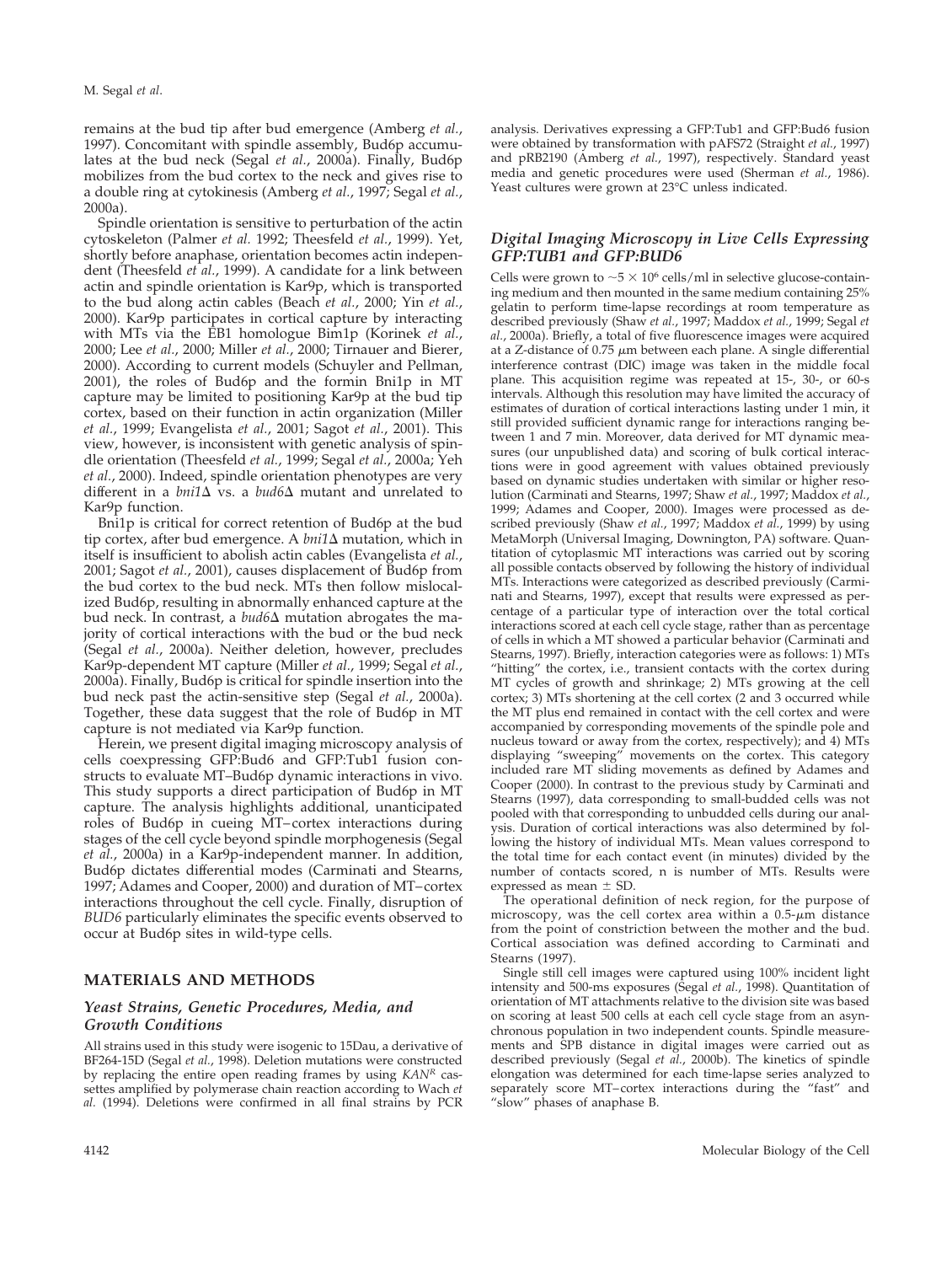**Figure 1.** Cell cycle program of Bud6p-driven microtubule–cortex interactions revealed by real-time imaging microscopy of live cells. (A) Cartoon depicting a summary of the cortical interactions documented in the present study. (a) MTs emanating from the SPB primarily interacted with Bud6p decorating the cytokinesis site (former division site in a G1 cell) after spindle disassembly. These contacts tethered the SPB near the recent division site. (b) Accumulation of Bud6p at the prebud site (the future budding site) was immediately followed by new MT contacts at this new area of capture. Interactions continued with the emerging bud directing the duplicated SPBs to face the bud neck as MTs underwent capture at the bud tip cortex. Bud6p initially decorates the distal portion of the bud cortex. The constriction between the mother and the bud, the bud neck, was free of label at this stage. (c) Bud6p began to partition at the neck shortly before spindle assembly. This was followed by interactions occurring within the bud (arrowhead) or neck  $(arrows)$  as the SPBs separated. The SPB<sub>d</sub> maintained a tight dynamic association with the bud neck and the proximal bud cortex by a combination of pulling and pushing contacts until the  $SPB<sub>d</sub>$  was inserted at the neck. Contacts with the bud tip were rare and it was the interactions with a broad bud neck region that seem to maintain the spindle in place at this stage. The  $SPB<sub>m</sub>$  was essentially prevented from interacting with the bud cell cortex. (d) Once the  $SPB<sub>d</sub>$  translocated into the bud it continued to interact with the daughter face of the neck until the fast phase of spindle elongation began. At this point MTs reached further into the bud and interacted precisely at Bud6p sites, often close to the bud tip in a series of



short-lived contacts. (e) During the slow phase of spindle elongation, cortical contacts lengthened and the SPB<sub>d</sub> often interacted with several cortical Bud6p sites. (f) These contacts continued after spindle disassembly. Once Bud6p abandoned the distal daughter cell cortex, MT interactions concentrated at the Bud6p ring. As a result, the  $SPB<sub>d</sub>$  became tethered to the division site. This generally preceded a similar MT-mediated movement of the SPB<sub>m</sub>. (B) Spatial definitions for the scoring of cortical interactions in this study. Interactions were classified by compartment (mother vs. bud) in budded cells. Bud6p localization is confined to the regions highlighted by boxes. Data in Tables 1 and 2 were collected for cortical interactions within these regions exclusively. Table 3 summarizes all interactions taking place within the mother cell cortex of budded cells (excluding the neck region).

### **RESULTS**

### *Microtubule–Bud6p Dynamic Interactions during Cell Cycle*

We have previously correlated Bud6p cortical distribution with the program of MT–cortex interactions during the cell cycle (Segal *et al.*, 2000a). Herein, we undertook the characterization of yeast cells coexpressing GFP:Bud6p and GFP: $\alpha$ tubulin (Tub1p) fusions to establish whether cortical interactions indeed coincided with sites of Bud6p localization in live cells. The use of time-lapse digital imaging microscopy further provided information on the dynamic properties of such interactions. A summary of the cell cycle program of MT–Bud6p interactions emerging from this study is presented in Figure 1. Interactions were studied along the complete cell cycle (Figure 1A) and categorized according to defined cortical areas in the bud or mother cell (Figure 1B).

After cytokinesis, both mother and daughter cells inherited a Bud6p ring marking the recent division site. At this point, each SPB established interactions with this Bud6p ring, thus causing the SPBs to approach and be retained at the recent division site. Once selection of a new polarity axis and Bud6p accumulation at the prebud site began, MTs became tethered to this site (Figure 1A, a and b). MT interactions continued with the bud tip after bud emergence. Slightly preceding spindle assembly, Bud6p began to redistribute to the bud neck region, directing a subset of the MT interactions to this new area of capture (Figure 1A, c). As the bud continued to grow, the GFP:Bud6p label further resolved into discrete dots over the bud surface. As a result, it was easier to visualize MTs interacting with defined dots of cortical Bud6p in the later portion of the cell cycle. During anaphase, interactions occurred with remarkable precision at Bud6p sites (Figure 1A, d and e). Finally, spindle disassembly coincided with the formation of a double Bud6p ring at the bud neck (Figure 1A, f).

Time-lapse analysis revealed a correlation between the interaction of MTs at Bud6p sites and the relative duration of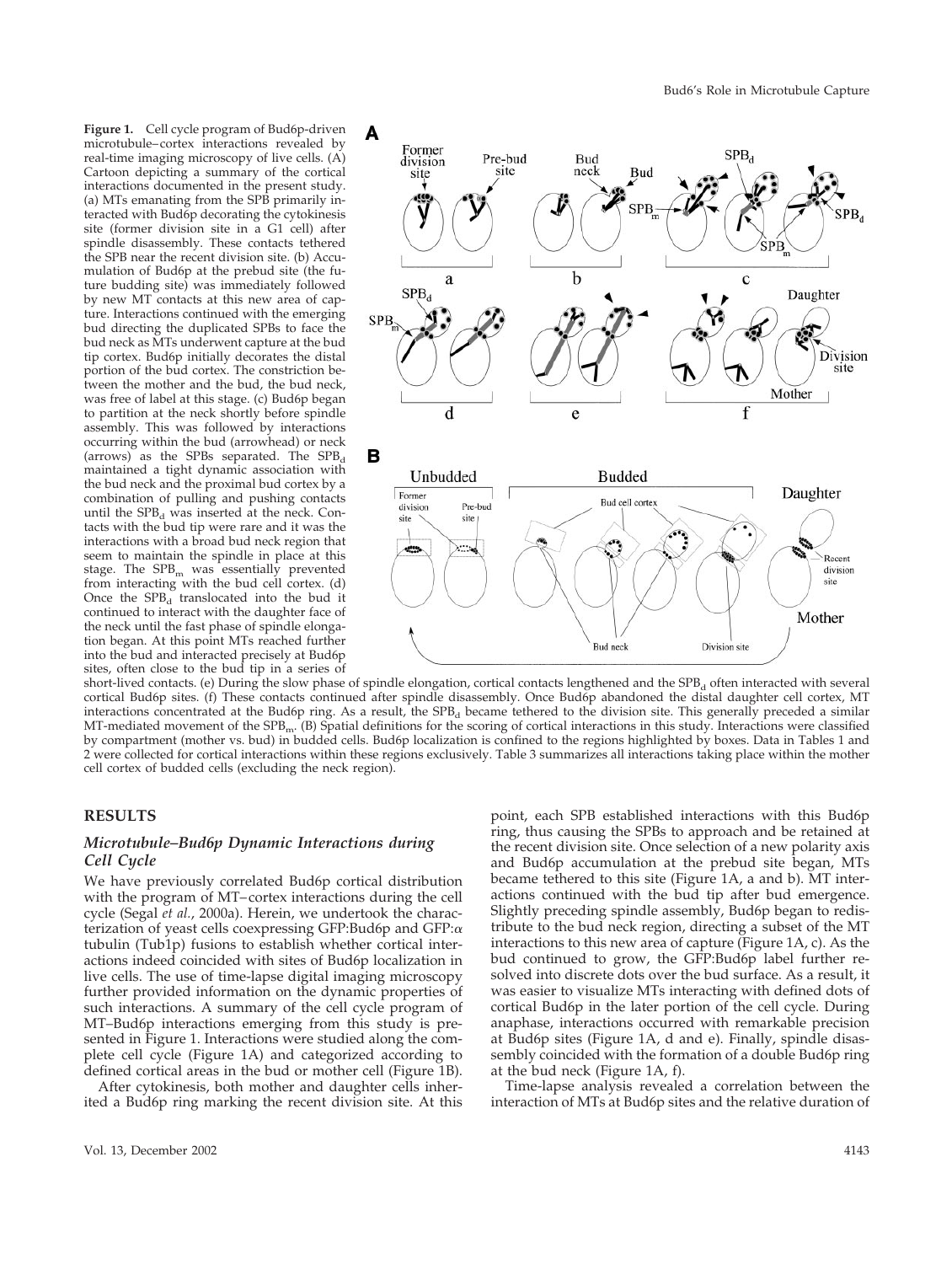|                                     | At Bud6p cortical sites      | Away from Bud6p sites                     |
|-------------------------------------|------------------------------|-------------------------------------------|
| Spindle disassembly                 |                              |                                           |
| Daughter cell cortex                | $2.25 \pm 1.45$ min (n = 22) |                                           |
| Daughter cell, cytokinesis site     | $1.91 \pm 1.08$ min (n = 60) | $0.55 \pm 0.30$ min (n = 35) <sup>a</sup> |
| Mother cell, cytokinesis site       | $2.10 \pm 1.10$ min (n = 51) |                                           |
| Bud emergence                       |                              |                                           |
| Bud cell cortex                     | $2.65 \pm 1.05$ min (n = 13) | $0.68 \pm 0.20$ min (n = 15) <sup>b</sup> |
| Spindle assembly                    |                              |                                           |
| Bud neck                            | $1.14 \pm 1.03$ min (n = 25) |                                           |
|                                     |                              | $0.65 \pm 0.50$ min (n = 12) <sup>c</sup> |
| Bud cell cortex                     | $1.55 \pm 1.08$ min (n = 55) |                                           |
| Preanaphase orientation<br>Bud neck |                              |                                           |
|                                     | $0.96 \pm 0.74$ min (n = 47) | $0.62 \pm 0.30$ min (n = 14) <sup>d</sup> |
| Bud cell cortex                     | $1.43 \pm 0.68$ min (n = 7)  |                                           |
| Spindle elongation                  |                              |                                           |
| Fast phase, bud cortex              | $0.79 \pm 0.51$ min (n = 81) |                                           |
|                                     |                              | $0.58 \pm 0.20$ min (n = 20) <sup>e</sup> |
| Slow phase, bud cortex              | $2.01 \pm 1.17$ min (n = 39) |                                           |

For all spatial definitions, see Figure 1B.

<sup>a</sup> Events in unbudded cells within 1  $\mu$ m of the division site.

<sup>b</sup> Events in the proximal portion of the bud and bud neck region.

<sup>c</sup> Events within the bud cell cortex only.

this cortical contact (Table 1). Astral MT–cortex interactions lasted two- to fourfold longer at Bud6p sites relative to contacts in the same areas at sites devoid of Bud6p. Yet, duration was also dependent on the cell cycle position, indicating that astral MT dynamic behavior is not solely determined by interaction with Bud6p. On average, interactions at Bud6p sites lasted 2 min in G1, 2.6 min during bud emergence,  $1.5$  min throughout spindle assembly,  $\leq 1$  min in early spindle elongation, and 2 min toward late mitosis. In contrast, interactions away from Bud6p sites lasted 0.5–0.7 min (Table 1).

Distinct modes of MT–cortex interactions contribute to MT-mediated positioning of the spindle poles throughout the cell cycle (Carminati and Stearns, 1997; Adames and Cooper, 2000). Quantitation of these modes of interaction at or away from Bud6p cortical sites was carried out relative to cell cycle stage (Table 2). Throughout the cell cycle, MT "growth" or "shrinkage" at the cortex, which is coupled to SPB movements, was typically absent at sites devoid of Bud6p at the bud or bud neck (Table 2, boxes). In contrast, hitting or sweeping events occurred both at or away from Bud6p sites (Table 2). The following sections describe in detail these MT–cortex interactions as a function of cell cycle stage.

### *Orientation of MT Interactions and Bud6p-mediated Capture during G1 through S Phases*

Formation of a double ring containing Bud6p at the site of division was coincident with spindle disassembly (100%,  $n = 17$  time-lapse series). As cells entered G1, the former  $SPB<sub>m</sub>$  and  $SPB<sub>d</sub>$  were typically positioned in proximity to the distal cell cortex of the mother or daughter cell, respectively (Figure 2A,  $0-3.5$  min). Astral MTs emerging from the SPB<sub>d</sub> still interacted with the cell cortex at remaining Bud6p sites (Figure 2A arrowhead, 3.0 min). As Bud6p became fully displaced from the distal daughter cell cortex, labeling of the recent division site increased and the distal cortex apparently failed to attract additional MT contacts. This caused a shift of cortical interactions toward the recent division site. Approximately 15 min after spindle disassembly (Figure 2A, arrowhead 14.5–17 min), the  $SPB<sub>d</sub>$  established contacts with the ring, bringing about the movement of the  $SPB<sub>d</sub>$  toward the recent division site (Figure 2A, 17 min). Once in contact with the ring, the  $SPB<sub>d</sub>$  continued to interact preferentially with this region ( $\sim$ 72% of all possible contacts in the cell; see legend to Figure 2).

Throughout this phase, particular modes of interaction contributed toward  $SPB<sub>d</sub>$  positioning. After spindle disassembly, MTs preferentially grew or hit the distal cell cortex, at or away from Bud6p (Table 2, spindle disassembly). Once Bud6p relocalized to the division site, prevalent interactions were MTs hitting the division site or MTs growing and shrinking while interacting with the Bud6p ring (Table 2, unbudded cells). The interaction at Bud6p sites (67.2–78.3% of contacts; Table 2, unbudded cells) and the effect of Bud6p on duration of cortex retention (Table 1) can explain the apparently nonrandom distribution of MT contacts. Thus, once the distal cortex was devoid of Bud6p, net retention shifted toward the recent division site (Figure 2, A and B). The  $SPB_{\rm m}$ , however, continued to contact the distal cell cortex for an additional 10–25 min but finally reached the division site by interacting with the Bud6p ring (Figure 2, 28.5–39 min). This trend turned out to be the rule (90%,  $n =$ 20 time-lapse series). Thus, daughter cell cortical behavior mirrored the redistribution of Bud6p. In contrast, MT-mediated retention of the SPB by the mother cell cortex seemed to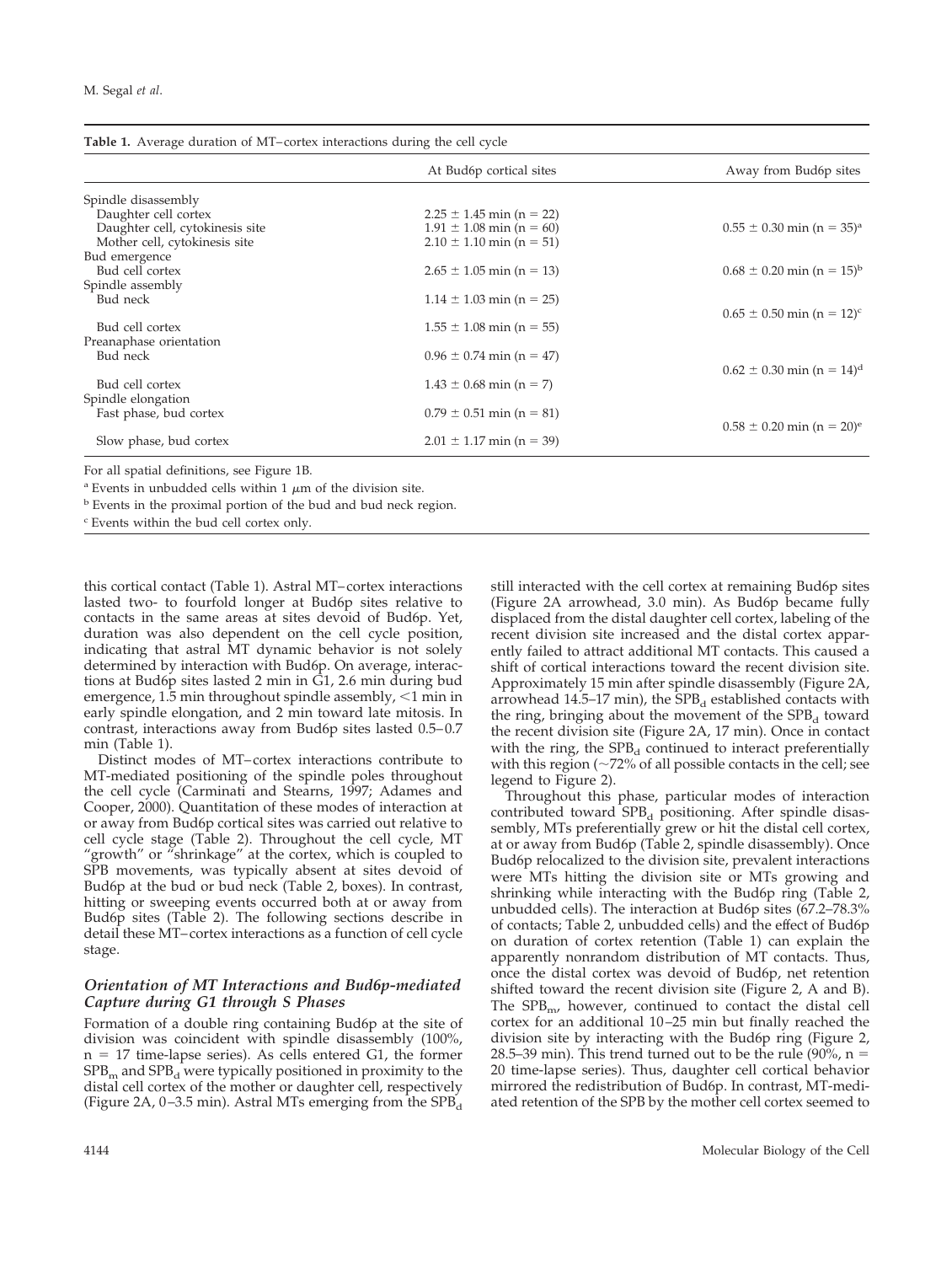|                                                                                                   | Unbudded<br>cells <sup>a</sup>                 | Bud<br>emergenceb |                                                     | Spindle elongation <sup>c</sup>        |             |                                     |
|---------------------------------------------------------------------------------------------------|------------------------------------------------|-------------------|-----------------------------------------------------|----------------------------------------|-------------|-------------------------------------|
|                                                                                                   |                                                |                   | Spindle assembly                                    | Fast                                   | Slow        | Spindle<br>disassembly <sup>d</sup> |
| Interactions at Bud6p sites (%)<br>Number of events<br>Hit cortex $(\% )$                         | $67.2$ <sup>mc</sup> 78.3 <sup>dc</sup><br>138 | 69.7<br>256       | 83.0<br>216                                         | 76.7<br>60                             | 82.5<br>177 | 56.8<br>49                          |
| Coincident with Bud6p<br>Away from Bud6p<br>Grow at cortex $(\%)^e$                               | 33.0<br>16.7                                   | 24.3<br>20.8      | $26.9^{bn}$ 15.0 <sup>b</sup><br>$6.9^{bn} 5.6^{b}$ | $3.3^{bn} 43^{b}$<br>13.3 <sup>b</sup> | 30.0<br>7.9 | 17.6<br>25.5                        |
| Coincident with Bud6p<br>Away from Bud6p                                                          | 17.2<br>3.6                                    | 20.8<br>3.8       | $6.3^{bn}$ $2.5^{b}$                                | 5.0 <sup>b</sup>                       | 21.4<br>1.1 | 23.5<br>13.8                        |
| Sweep at cortex $(\% )$<br>Coincident with Bud6pf<br>Away from Bud6p<br>Shrink at cortex $(\%)^e$ | 1.5<br>1.8                                     | 3.8<br>5.7        | 3.7 <sup>b</sup><br>4.5 <sup>b</sup>                | 3.3 <sup>b</sup><br>10.0 <sup>b</sup>  | 9.6<br>6.8  | 5.9<br>3.9                          |
| Coincident with Bud6p<br>Away from Bud6p                                                          | 26.2                                           | 20.8              | $13.1^{bn}$ $15.5^b$                                | $5.4^{bn}$ 16.7 <sup>b</sup>           | 21.5<br>1.7 | 9.8                                 |
| Time at cortex $(\%)^g$                                                                           | 53.6                                           | 51.6              | 42.6                                                | 50.2                                   | 58.5        | 41.0                                |

**Table 2.** Differential microtubule interactions with cortical Bud6p during the cell cycle

<sup>a</sup> Combines data from mother cells (mc) from the time of cytokinesis and daughter cells (dc) from the time when Bud6p is completely relocalized to the division site. Only interactions within  $1 \mu m$  of the recent division site were considered (72% of all interactions). Cells were followed for 40 min or until Bud6p started labeling the prebud site.

Data in budded cells corresponds to events at the bud neck (bn) or the bud cell cortex (b). For interactions within the mother cell see Table 3. <sup>b</sup> Events within 20 min after bud emergence.

<sup>c</sup> The kinetics of pole-pole separation was determined for each time lapse series to distinguish between the fast and slow phases of spindle elongation.

<sup>d</sup> Interactions in the daughter cell cortex before complete recruitment of Bud6p to the recent division site.

<sup>e</sup> Interaction modes highly correlated with cortical Bud6p sites.

<sup>f</sup> Sweeping interactions ending at a Bud6p site.

<sup>g</sup> At least 30 MTs were followed at each stage to determine the total cortical association expressed as percentage of total time elapsed.

involve alternative factors in early G1. Data from a representative time-lapse series illustrates this differential behavior (Figure 2C). In this case, the  $SPB<sub>m</sub>$  repositioned  $\sim$  18 min after the  $SPB<sub>d</sub>$  became tethered to the division site (Figure 1C).

A role of Bud6p in driving MT-mediated movement of the SPBs toward the recent division site was further supported by the fact that contacts with the ring preceded SPB movement toward the division site both in the mother and daughter cells (Figure 2, B and C). Thus, MT shortening while in contact with Bud6p sites produced associated movement toward the contact points positioning the SPBs near the recent division site.

As soon as Bud6p began to accumulate at the prebud site (cortical region where a bud will emerge), the proximity of the SPB tethered to the nearby former division site allowed the immediate establishment of new interactions before bud emergence without further probing of the mother cell cortex. MTs spent the majority of time associated with Bud6p sites, suggesting that MT-based search and capture are actually assisted by the cell cycle-regulated presence of Bud6p at the recent and future division sites (Figures 2A and 3). As shown in Figure 3, dynamic contacts initiated at the prebud site (an unbudded cell at time 0 min) were followed by continued interactions as the bud emerged (Figure 3, 3–17 min). MTs continued to interact with the bud tip cortex where Bud6p was highly concentrated (Figure 3, 17–23.5 min arrowheads; notice the DIC image highlighting the newly formed bud, arrowhead). Although interactions with individual dots could not be resolved during this phase, 69.7% of all contacts by MTs facing the bud occurred at the distal bud region decorated by Bud6p (Table 2, bud emergence). During bud emergence, MT growth and shrinkage at the bud tip reached a balance (24.6 vs. 20.8%; Table 2, bud emergence) to maintain the duplicated SPBs facing the bud neck within a  $1.5$ - $\mu$ m range. In rare instances, MT-based search proceeded beyond the time of Bud6p association to the prebud site (2 of 18 series analyzed). Nevertheless, MT capture at the bud cortex occurred at most within 10 min after bud emergence. This was in contrast with the lack of processivity of these events observed in  $bud6\Delta$  cells (see below).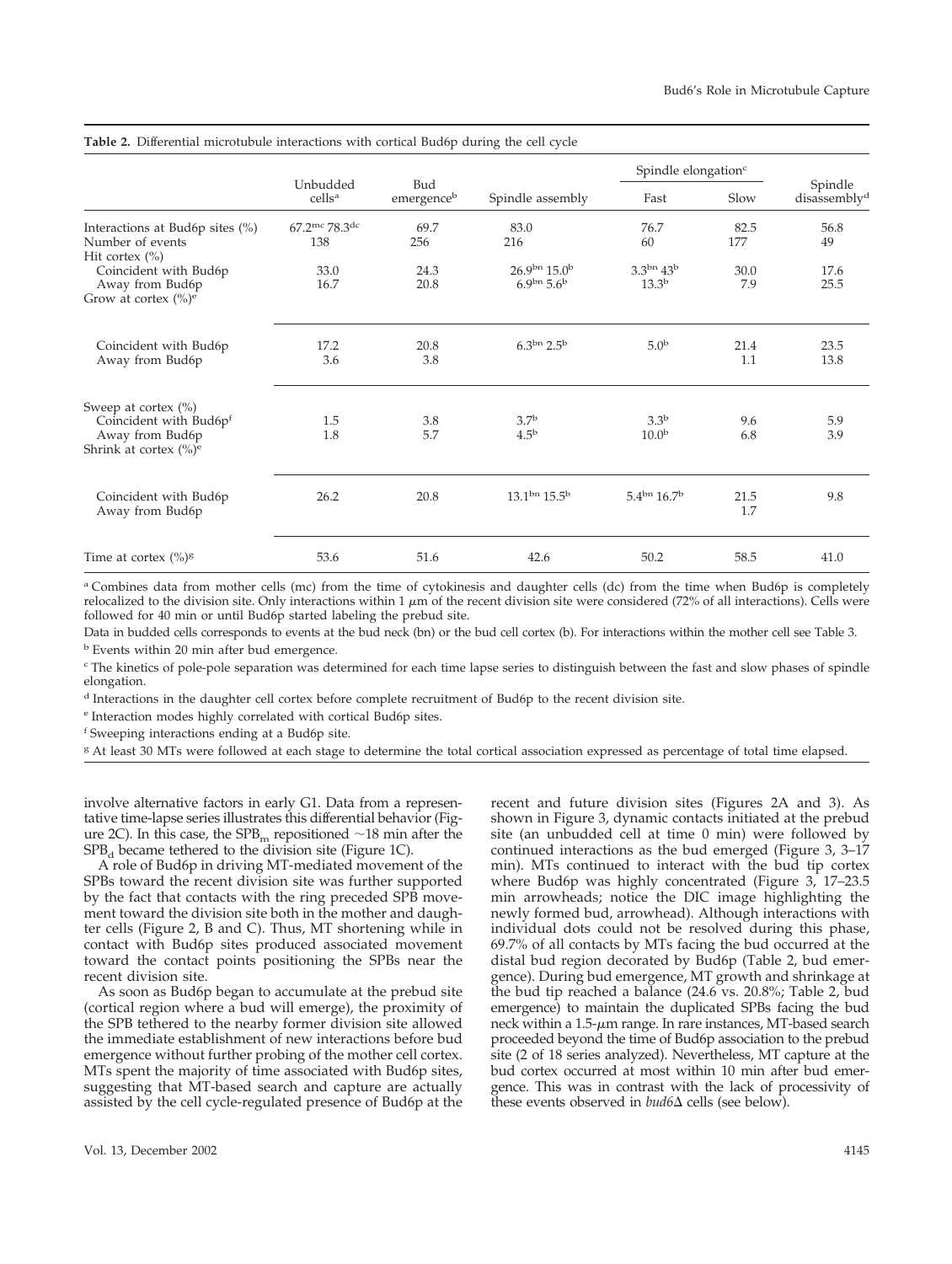

MT capture on SPB position during early G1. (A) Time-lapse series illustrating events after mitotic exit. Coincident with spindle disassembly Bud6p forms a double ring at the cytokinesis site (2–4.5 min). The  $SPB<sub>d</sub>$  interacts with the distal portion of the cell cortex at Bud6p sites (3 min, arrowhead). As Bud6p concentrates at the ring, MTs encounter this Bud6p area and initiate persistent dynamic interactions with the recent division site (14.5–28.5 min, arrowheads). Finally the  $SPB<sub>m</sub>$  also approaches the division site after MT contacts to the Bud6p ring (40–46 min, arrowheads). Scale bar, 2  $\mu$ m. (B)  $SPB<sub>d</sub>$  movement relative to the former division site after spindle disassembly. Plot showing the shortest  $SPB<sub>d</sub>$  distance to the division site as a function of time elapsed after spindle disassembly. Data were collected for the complete time-lapse series shown in Figure 2A, as described in MATERIALS AND METHODS. The arrow indicates the first time-lapse frame in which MT contacts to the ring at the division site were first observed. Before this point, MTs established 70% of total interactions

Figure 2. Effect of Bud6p-mediated

with the distal daughter surface (arbitrarily defined as the surface beyond a perpendicular line intersecting the center of the axis of polarity in the daughter cell). Of those, 56.8% occurred coincident with Bud6p. Once contacts occurred with the ring, MTs oriented 72% of all attachments toward the division site. Contacts away from this area became short-lived and only 5% of total contacts occurred with the distal portion of the bud. As a result, the  $SPB<sub>d</sub>$  positioned near the division site. (C)  $SPB<sub>d</sub>$  vs.  $SPB<sub>m</sub>$  movement after spindle disassembly. The plot shows the behavior of SPBs after spindle disassembly. Data were collected as in B for a time-lapse series in which both SPBs remained in focus throughout the series. Arrows indicate the first time frame in which contacts with the division site occurred. SPB<sub>d</sub> displayed 42% of MT contacts to the distal cell cortex at Bud6p sites until MTs redirected toward the ring  $(\sim 7 \text{ min})$ . From that moment 69% of total contacts occurred with the ring. The SPB<sub>m</sub> displayed 62% of total cortical contacts with the distal cell surface which translated in 42% of cortical retention per total time elapsed. Once contacts were established with the division site (~24 min), MTs spent 62% of the time associated with the ring. By 32 min, the  $S\bar{P}B_m$  already contacted the prebud site.

# *Bud6p–MT Interactions Establish Spindle Polarity and Contribute to Preanaphase Positioning*

Duplicated SPBs remained facing the bud neck while the bud continued to grow and Bud6p label became more dispersed over the bud surface (Figure 4). Before initiation of SPB separation, GFP:Bud6p began to associate with the bud neck (Figure 4, 2–6 min). From that time, precise contacts occurred at Bud6p sites within the bud or neck region (Figure 4, arrowheads). These continued during spindle assembly (Figure 4, 11.5–27 min). The combined set of interactions with the bud and bud-neck drove the  $SPB<sub>d</sub>$  close to the bud neck within the mother (Figure 4, 32 min). At this stage, hitting interactions (54.4% of all interactions during spindle assembly; Table 2) seemed to antagonize SPB translocation into the bud while the spindle oriented along the motherbud axis. These hitting events occurred preferentially at Bud6p sites (26.9% at the bud neck and 15% in the bud, or 41.9% of all interactions modes; Table 2) and prevented MTs emerging from the  $SPB<sub>m</sub>$  from reaching the cortex beyond the bud-neck (only 8 of 49 MTs). Moreover, MTs emanating from the  $SPB<sub>m</sub>$  always underwent catastrophe, if they did contact the

those of MTs undergoing early capture at the bud cell cortex (Segal *et al.*, 2000b). As a result, the SPB<sub>m</sub> was always drawn away from the bud neck by additional MT dynamic contacts with the mother cell cortex, as the SPBs continued to separate, causing the spindle to align. The progressive penetration of MTs emanating from the  $SPB<sub>d</sub>$  across the neck to Bud6p sites within the bud (Figure 5) caused the  $SPB<sub>d</sub>$  to insert within the bud neck enabling an increased number of processive contacts with the daughter cell cortex (Figure 5, 0–13 min) at or slightly before initiation of spindle elongation (Figure 5, 14.5–17 min). *Bud6p–MT Interactions at Distal Portion of Bud*

# *Resume during Anaphase*

Spindle elongation during anaphase exhibits a two-step kinetics. During the fast phase of elongation, the spindle reaches ~6  $\mu$ m in 10 min (Yeh *et al.,* 1995; Straight *et al.,* 1998). This is followed by a slow phase during which the

bud (Figure 4, 27 min, arrowhead), suggesting that dynamic properties of MTs organized after accumulation of Bud6p at the neck (Segal *et al.*, 2000a) might be inherently different than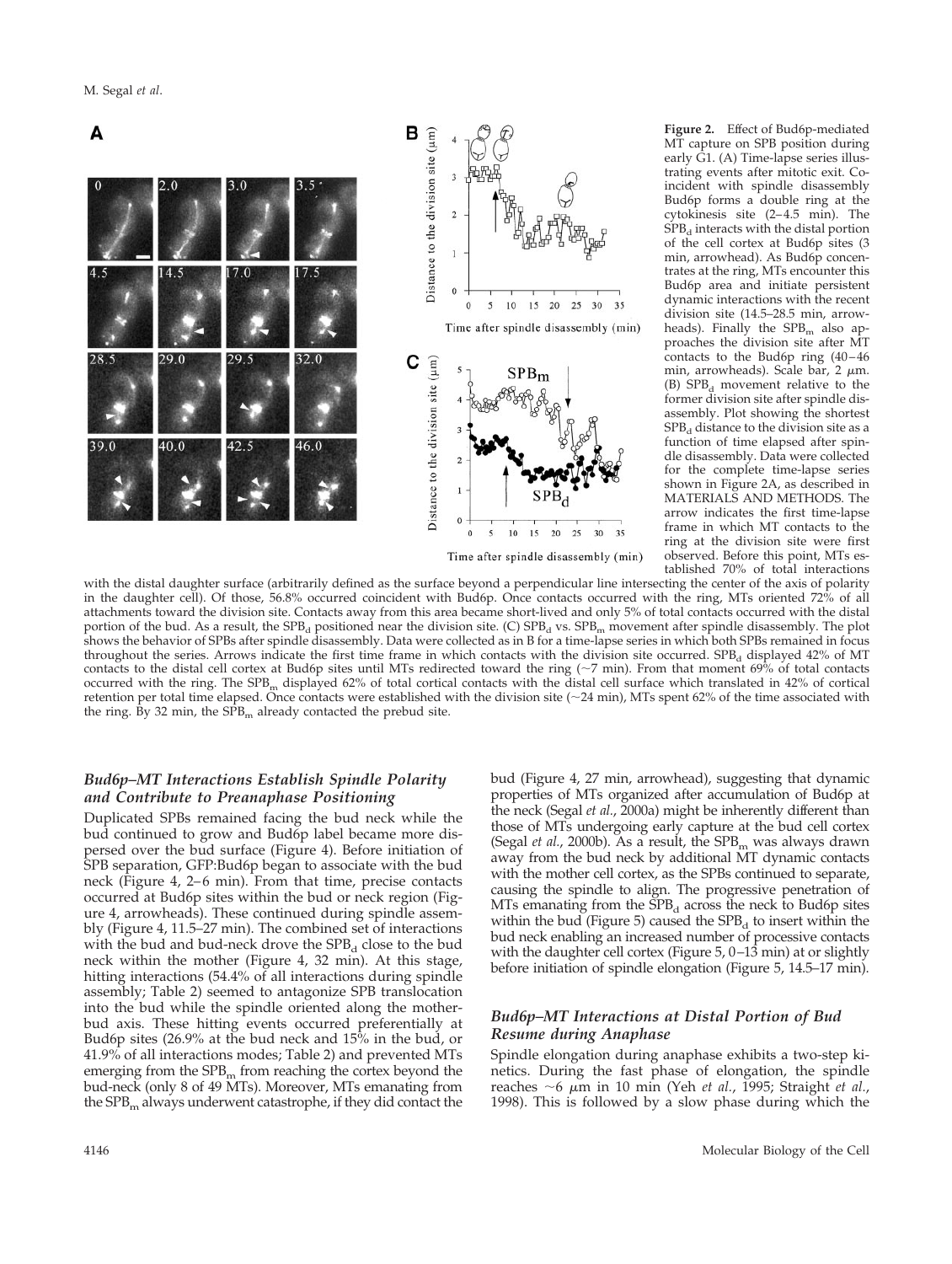

**Figure 3.** Orientation of MT interactions toward the prebud site persists during bud emergence. During G1, cortical interactions at Bud6p remnants of the old division site are evident (0–3 min). Progressively, MTs undergo selective capture at the prebud site where Bud6p becomes concentrated (4 min). Notice how the GFP: Bud6p label becomes focused to the new budding site, the prebud site, which lies slightly above the recent division site. Dynamic MT interactions persist throughout bud emergence (16–23.5 min). The presence of Bud6 at high concentration within the bud encourages cortical retention within a relatively small area, resulting in the positioning of duplicated SPBs facing the bud neck as soon as a bud forms. For reference, DIC images corresponding to the first and last frames (arrowhead points at the newly formed bud) in the sequence are also shown. Numbers indicate time elapsed in minutes relative to the first frame shown. Scale bar,  $2 \mu m$ .

spindle continues to elongate to  $10-12 \mu m$  over  $>25-30 \mu m$ . During the fast phase, MTs emerging from the  $SPB<sub>d</sub>$  interacted with Bud6p sites with remarkable precision (76.7% of total contacts; Table 2, spindle elongation). We observed MTs establishing interactions with a Bud6p site roughly 3.5  $\mu$ m distal to the SPB<sub>d</sub> (Figure 6A, 1–5 min, arrow–arrowhead pairs). These interactions were relatively short lived and accompanied the movement of the SPB into the bud as the spindle elongated (Figure 6). MTs also displayed sweeping movements while apparently interacting with the cortex devoid of Bud6p (13.3%; Table 2). These movements, however, ended when a Bud6p site was encountered, which occurred in 25% of all sweeping events (Table 2).

MT dynamic behavior at Bud6p sites distinctly changed during the slow phase. Contacts lasted on average two- to threefold longer than during the fast phase (Table 1), and MTs frequently grew or shortened at Bud6p sites (21.4 or 21.5%, respectively; Table 2). The  $SPB<sub>d</sub>$  was often engaged in several interactions combining these dynamic behaviors, apparently causing transient MT curving along the cortex (Figure 6A, 10–13 min, and 6B, 10–17 min). These interactions were coupled to spindle pole movements toward the cortex as described previously (Carminati and Stearns, 1997). Virtually no MT shortening at the cortex was apparent at sites devoid of Bud6p (Table 2). The biological importance of these interactions is demonstrated by the impact of a  $bud6\Delta$ mutation on spindle dynamics in the latter portion of the cell cycle (see below).



**Figure 4.** Interactions at Bud6p sites during SPB separation enforce spindle polarity. Duplicated SPBs already face the bud neck at time 0. At 2 min, the first interactions with Bud6p at the bud neck region occur (arrowheads). As the spindle assembles, MTs from the  $SPB<sub>d</sub>$  reach into the bud at Bud6p sites near the neck (11.5–12.5 min, arrowheads). These interactions contribute to position the  $SPB<sub>d</sub>$  near the bud neck within the mother (14–20 min). At 15 min, an MT from the  $SPB<sub>m</sub>$  also encounters Bud6p near the neck (arrow). An MT from the  $SPB<sub>m</sub>$  enters the bud at 27 min (arrow). After shortening this MT hits at Bud6p at the bud neck (30 min, left arrowhead) and the  $SPB<sub>m</sub>$  moves further away from the neck. The spindle aligns and the  $SPB<sub>d</sub>$  continues to interact with Bud6p at the neck and bud (34.5–37 min, arrowheads). Numbers indicate time elapsed in minutes relative to the first frame shown. Scale bar,  $2 \mu m$ .

# *Properties of Mother Cell Cortex of Budded Cells Are Distinct from Those of Bud Cortex Devoid of Bud6p*

We observed that the relative prevalence of different modes of cortical interactions at or away from Bud6p sites changed throughout the cell cycle (Table 2). During the G1 interval, cortical retention and particular forms of interaction such as shrinkage at the cortex were dramatically reduced and constrained to sites of Bud6p accumulation. In fact, as stated above, MT shortening occurred very rarely away from Bud6p sites throughout all stages of the cell cycle.

Dynamic properties of the G1 cell cortex at sites lacking Bud6p were in general comparable with those of the bud cortex or neck regions devoid of Bud6p during the budded portion of the cell cycle (0.55 vs. 0.58–0.68 min; Table 1, lack of shrinking at the cortex; Table 2, box). This similarity extended during early bud emergence (Table 3, bud emergence). After bud emergence, however, the properties of the mother cell cortex, which does not recruit Bud6p, were clearly distinct from those of the bud cortex devoid of Bud6p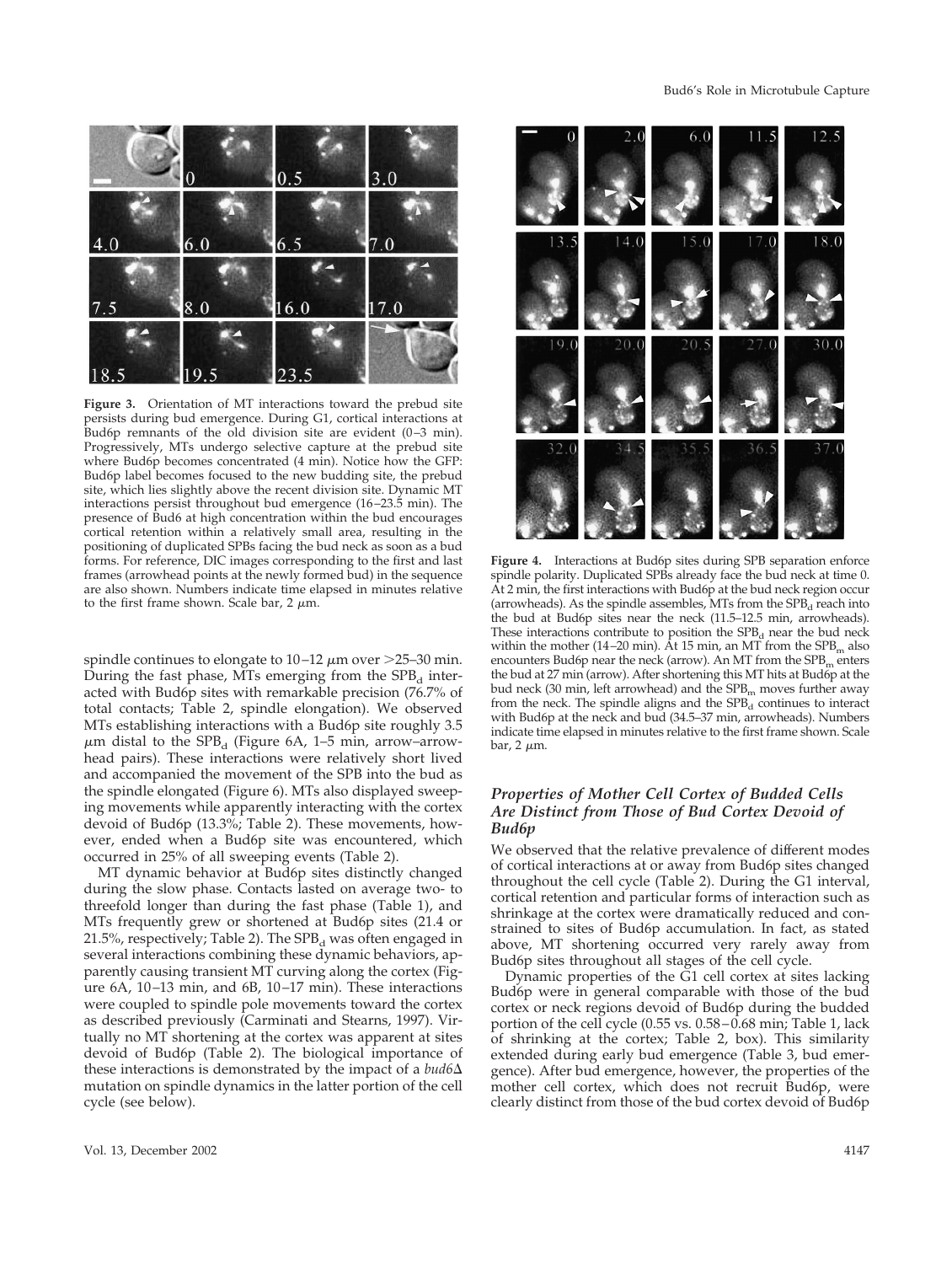

**Figure 5.** Cortical interactions mediating preanaphase spindle insertion at the bud neck. The  $SPB<sub>d</sub>$  progressively gains access to the bud when MTs interact with Bud6p sites at the bud surface (arrowheads). At onset of spindle elongation (15 min), an MT reaches for a Bud6p dot  $\sim$ 2  $\mu$ m beyond. Numbers indicate time elapsed in minutes relative to the first frame shown. Scale bar,  $2 \mu m$ .

(duration of interactions 1–3 min, Table 3 vs. 0.5–0.7 min, Table 1). Modes of cortical interaction associated with Bud6p such as growth and shrinkage at the bud cell cortex (Table  $2$ , boxes) were well represented also within the mother cell (20.3–31.0% shrinking at the cortex with SPB coupled movement; Table 3, boxes). Because Bud6p does not localize at the mother cell cortex to contribute toward these interactions, other mechanisms must underlie mother cell MT behavior. Supporting this notion, a  $bud6\Delta$  mutation differentially perturbed MT–cortex interactions within the bud relative to the mother cell, particularly during anaphase (see below). This differential regulation of the mother cell cortex seemed to continue until early G1 (Figure 1C and Table 3, spindle disassembly, boxes).

# *MT–Cortex Interactions Characteristic of Bud6p Sites Are Selectively Disrupted in* **bud6** *Cells*

The significance of MT–cortical Bud6p interactions for correct spindle positioning and dynamics was further evaluated by reexamining MT behavior in  $bud6\Delta$  cells. This analysis extended our previous study (Segal *et al.*, 2000a) by determining whether SPB orientation during early G1 or particular modes of cortical interaction occurring at Bud6p sites in wild-type cells were selectively perturbed in *bud6* mutants.

Time-lapse analysis of *bud6* cells expressing a *GFP:TUB1* fusion indicated a failure to reposition the SPBs in proximity to the recent division site (Figure 7A) after cytokinesis. MT interactions did not become restricted to the bud neck region, in contrast to wild-type cells (Figure 7A, 14.5–42 min vs. C, 7.5–35 min). Cortical interactions of MTs emerging from the SPBs were randomly distributed. In addition, contacts with the recent division site were not followed by MT-mediated SPB repositioning (Figure 7B). As cells proceeded through the cell cycle, MTs entered the bud with a significant delay in the course of spindle assembly (Figure 7A, 102.5 min), as described previously (Segal *et al.*, 2000a). To further confirm that early SPB positioning depended on Bud6p activity at the division or prebud sites, cells coexpressing *GFP:TUB1* and a septin component, *GFP:CDC3* (providing an alternative landmark for the recent division site and prebud site), were used to determine the orientation of MT interactions in a population of cells (Figure 8 and Table 4). Although wild-type cells displayed a preferential orientation of contacts toward the recent division or the prebud sites (along with positioning of SPBs in proximity; Figure 8, a and b), a  $bud6\Delta$  mutation decreased contacts with the cortex decorated by the septin (Figure 8, c and d). A  $bni1\Delta$  mutation had no effect on the orientation of cortical contacts during the G1 interval (Figure 8, e and f) consistent with the fact that Bni1p is not critical for initial association of Bud6p with the prebud site (Segal *et al.*, 2000a). Furthermore, loss of affinity for these structures was not observed in a  $kar9\Delta$  mutant (Figure 8, g and h), indicating that MT capture at the prebud site requires Bud6p but not Kar9p.

A *bud6*∆ mutation clearly perturbed particular modes of cortical interactions throughout the cell cycle. Interestingly, this was particularly the case within the bud (Table 5). MTs continued to hit or sweep the cortex while growth and shortening at the bud cortex were dramatically impaired (Table 5, bud cell cortex, boxes). In contrast, growth and shortening were well represented in the mother cell (Table 5, mother cell cortex, boxes). Cells seemed to tolerate these defects and most carried on through the cell cycle with abnormally mobile spindles. Toward the end of anaphase, however, MTs emerging from the  $SPB<sub>d</sub>$  failed to shrink at the cell cortex and grew along the surface of the cell, suggesting a failure of  $(+)$ -end processing. Failure to productively interact with the cortex resulted in occasional MT growth beyond the bud neck (Figure 9). These MTs were still dynamic (in contrast to MTs of *dhc1* a cells; Carminati and Stearns, 1997) and could also establish interactions with the mother cell cortex (Figure 9), further pointing to differences in mother and bud cortical properties in  $bud6\Delta$  cells. As shown in Figure 9, after this interaction in the mother cell, the MT shortened back into the bud. This behavior was consistently accompanied by a delay in mitotic exit until the MT was processed back past the bud neck (Figure 9). Thus, MTs emerging from the  $\overline{SPB}_d$  can delay mitotic exit if cortical interactions within the bud are defective or MTs grow past the bud neck irrespective of the presence of the SPB<sub>d</sub> in the bud. Indeed,  $bub2\overline{\Delta}$  cells proceeded to disassemble the spindle in the presence of MTs extending from the  $SPB<sub>d</sub>$  into the mother cell (our unpublished data), suggesting a role for the mitotic exit checkpoint.

In general, these phenotypes indicate that spindle orientation can be loosely achieved by MTs transiently hitting the bud cell cortex without efficient cortical interactions. However, cells may display significant checkpoint-dependent delays due to lack of these interactions.

## *MT Capture at Cortical Bud6p Sites in kar9* $\Delta$  *or* **num1** *Mutants*

Current models suggest that Bud6p contribution to MT capture entails positioning of Kar9p at the bud tip cortex via actin organization. The fact that MT capture during G1 and early bud emergence was not affected by a *kar9* amutation,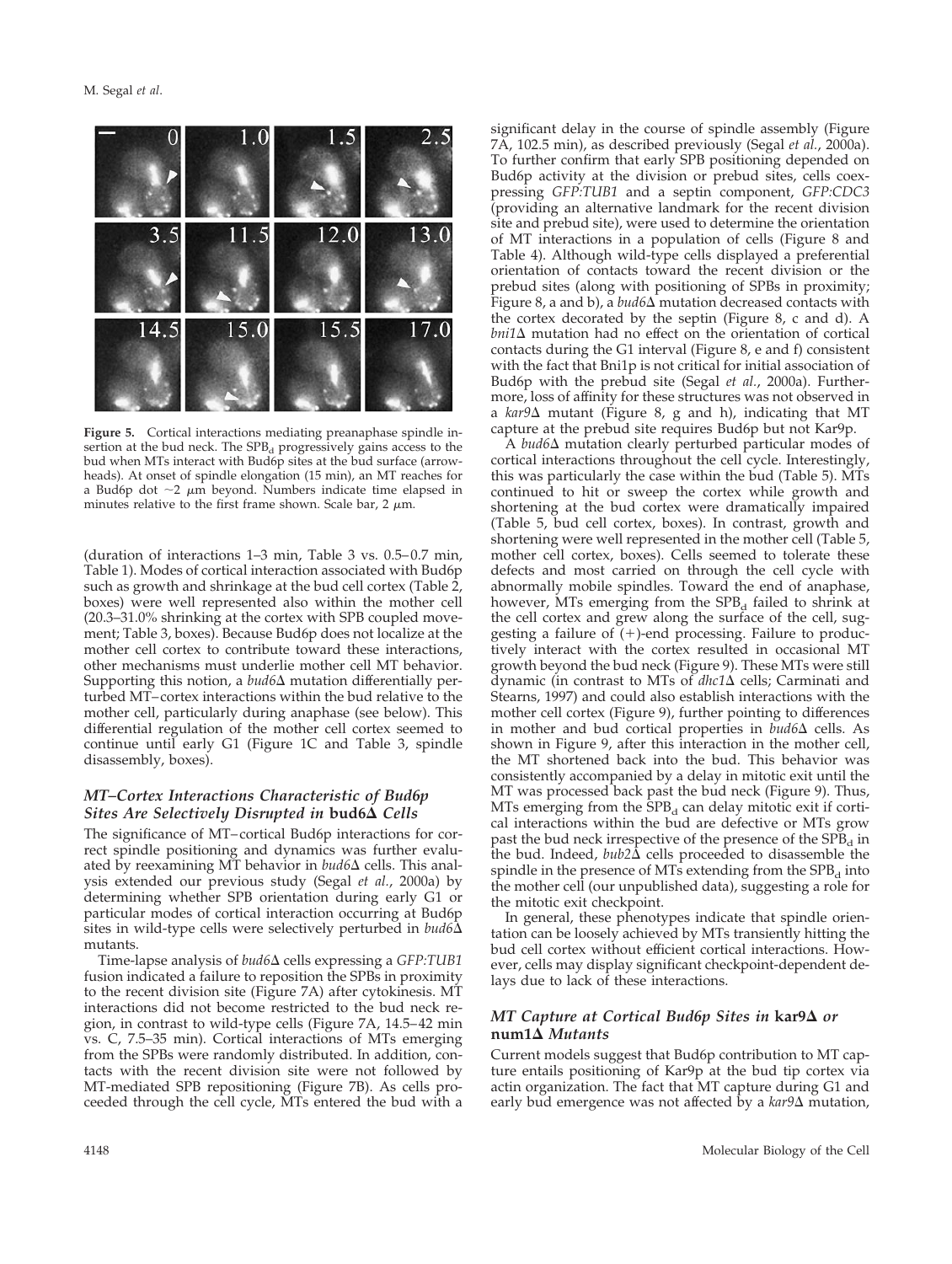**Figure 6.** Microtubule–Bud6p interactions accompanying spindle elongation. Two representative timelapse series are shown. Individual Bud6p–MT interactions are depicted by an arrowhead pointed at the MT contacting the Bud6p site indicated by an arrow in the preceding frame. (A) Interaction between MTs and Bud6p during the fast phase of spindle elongation. MTs precisely interacted with Bud6p dots (arrow, 1.5 min and arrowhead, 2 min; arrow, 2 min and arrowhead, 5 min). Toward the transition to the slow phase of spindle elongation, the  $SPB<sub>d</sub>$  interacts at two sites with MT curving along the cell cortex (arrow, 10 min and arrowheads, 10.5–13 min). (B) Interactions during the fast phase of spindle elongation occur with the bud neck and the bud cortex (arrowheads, 0–1.5 min). During the slow phase the SPB establishes multiple contacts (10.5–16.5, arrowheads). An MT interacts with Bud6p dots with slight curving (16.5 min, arrow and 17 min, arrowhead; 17 min arrow and 19 min, arrowhead; 19 min, arrow and 20 min, arrowhead). These interactions are accompanied by the SPB moving toward the cell cortex. Numbers indicates time elapsed in minutes relative to the first frame. Scale bar,  $2 \mu m$ .

however, suggested that MT–cortex interactions at Bud6p sites are independent of Kar9p. Indeed, a kar9 $\Delta$  mutant coexpressing GFP:Bud6 and GFP:Tub1 exhibited MTs interacting at Bud6p sites after cytokinesis and early bud emergence (Figure 10, a and b). The proportion of cells containing MTs directed into the bud decreased dramatically in midsize-budded cells. Instead, an increase in interactions with the bud neck correlated with Bud6p accumulation at the neck (Figure 10c). However, as soon as the  $SPB<sub>d</sub>$  gained access to the bud, MT contacts occurred coincident with Bud6p sites at the bud cell cortex (Figure 10, d and f). Such behavior defines a temporal window in which Kar9p is critical to maintain dynamic interactions within the bud after bud emergence through spindle assembly.

A

в

MT shrinkage at the cell cortex occurred characteristically at Bud6p cortical sites throughout the cell cycle (Table 2, box), a dynamic behavior known to be abolished in dynein mutants (Carminati and Stearns, 1997). Previous studies have suggested, however, that Num1p may serve as a cortical anchor for dynein, particularly, during the later portion of the cell cycle (Heil-Chapdelaine *et al.*, 2000a). Interestingly, a  $num1\Delta$  mutation did not affect MT–Bud6p contacts during anaphase before (Figure 10, g–i) or after (Figure 10j)  $SPB<sub>d</sub>$  translocation into the bud. The implications of these results are discussed below.



#### **DISCUSSION**

# *Bud6p Cortical Program Provides a Spatial Cue for MT Capture throughout Cell Cycle*

Study of cells coexpressing GFP:Bud6 and GFP:Tub1 has enabled us to determine the dynamic properties of cortical Bud6p–MT interactions throughout the spindle pathway. This analysis offers an integrated view of the program of Bud6p cortical localization along with the orientation of dynamic astral MT interactions during the cell cycle.

Bud6p follows a characteristic cortical program during which it initially becomes concentrated at the prebud site and then the bud tip cortex. Subsequently, it accumulates at the bud neck during spindle assembly and, finally, at the site of cytokinesis (Segal *et al.*, 2000a). The orientation of MT capture to these discrete areas kinetically follows Bud6p localization (57–83% of total cortical contacts; Table 2), which accounts for a nonrandom distribution of interactions, even during the G1 phase of the cell cycle. After cytokinesis, MT interactions shift from the cell cortex to the Bud6p ring, dictating MT-mediated positioning of the SPBs near the recent site of division. In the absence of a second landmark for the position of the division site, this MT dynamic behavior was not apparent in previous studies docu-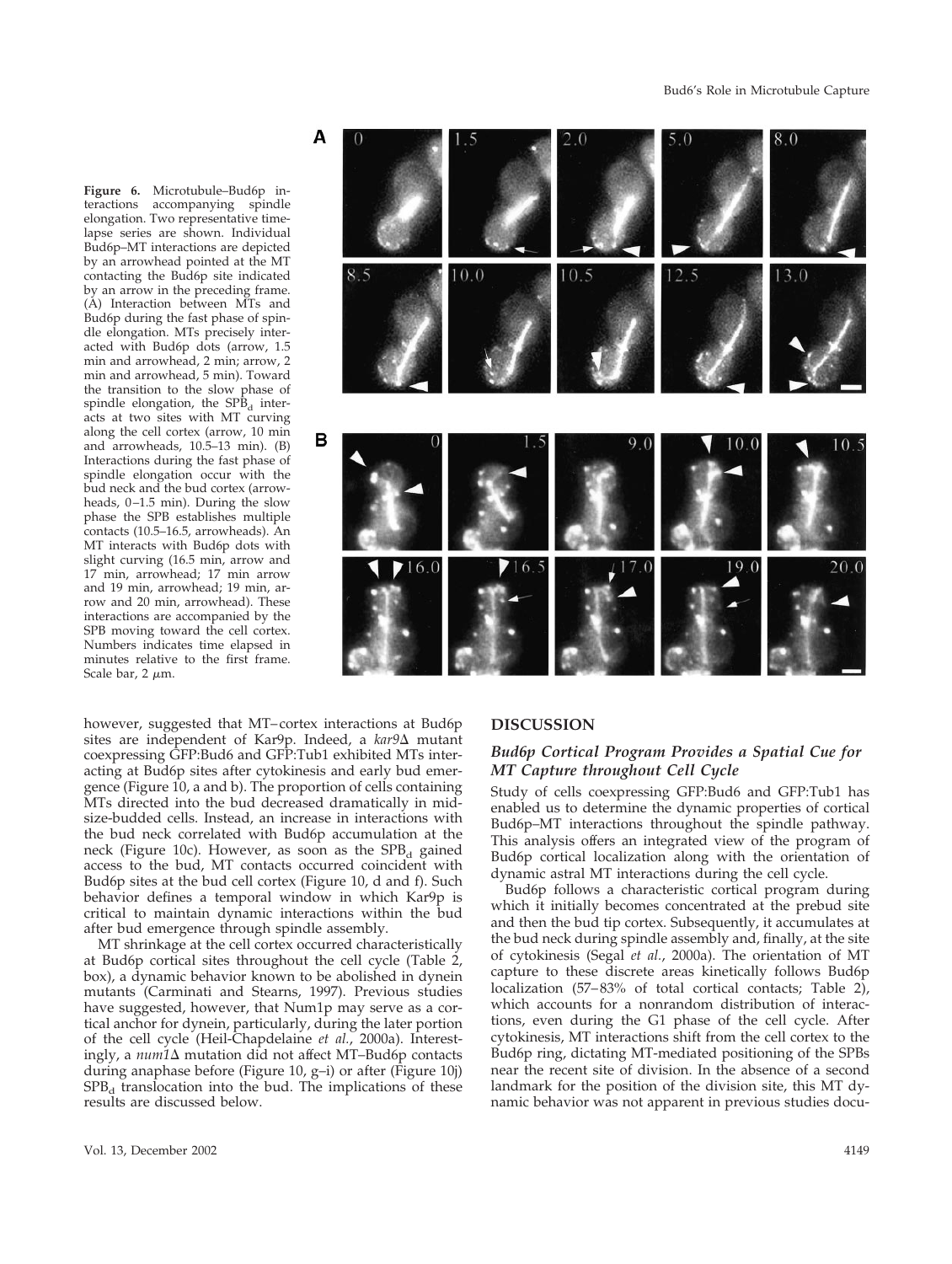|                                                                  |                    |                    |                    | Spindle elongation |                     |
|------------------------------------------------------------------|--------------------|--------------------|--------------------|--------------------|---------------------|
|                                                                  | Bud emergence      | Spindle assembly   | Fast               | Slow               | Spindle disassembly |
| Time at cortex $(\% )$<br>Number of events<br>Hit cortex $(\% )$ | 33.7<br>22<br>68.8 | 38.8<br>19<br>42.5 | 52.9<br>26<br>62.5 | 39.8<br>50<br>13.5 | 38<br>15<br>60.3    |
| Grow at cortex $(\% )^a$                                         | 12.5               | 35.7               | 12.5               | 26.0               | 20.2                |
| Sweep at cortex $(\% )$                                          | 16.7               | 1.5                |                    | 29.5               |                     |
| Shrink at cortex $(\% )^a$                                       | 2.0                | 20.3               | 25.0               | 31.0               | 19.5                |
| Average duration (min/interaction)                               | $0.8 \pm 0.2$      | $1.3 \pm 0.8$      | $1.0 \pm 0.7$      | $2.7 \pm 1.2$      | $2.0 \pm 0.8$       |

a Lines highlight modes of interaction specifically associated with sites of Bud6p in the bud. These modes of interaction occur with significant frequency at the mother cell cortex.

menting SPB movements during early G1 (Yeh *et al.*, 1995; Shaw *et al.*, 1997; Lee *et al.*, 1999). For the most part, our analysis surprisingly suggested that SPB positioning and MT-based search and capture are facilitated by the presence of Bud6p. Redistribution of Bud6p from the recent division site to the prebud site redirects MT capture as soon as a new polarity axis is established (Figures 2 and 3) independent of Kar9p function (Table 4 and Figure 10). This behavior was also apparent in diploid cells, in spite of the differences inherent to the diploid-specific bipolar budding pattern (our unpublished data). Interactions at Bud6p sites also dictate orientation of MT contacts during spindle assembly and insertion at the bud neck (Figures 4 and 5). This is a critical step in which spindle polarity becomes established and orientation along the mother-bud axis is accomplished. The behavior of MT–cortex interactions at this stage is clearly complex and paradoxically seems to be designed to offer resistance to the translocation of the  $SPB<sub>d</sub>$  into the bud. Yet, interactions at the bud cortex seem to gain momentum at the onset of anaphase. From this moment, MTs interact with Bud6p dots with remarkable precision (Figures 5 and 6). After the fast phase of spindle elongation, the  $SPB<sub>d</sub>$  maintains multiple contacts with Bud6p sites (Figure 6). These contacts continue until Bud6p becomes fully repositioned to the division site after spindle disassembly (Figure 2).

Although the spatial resolution of Bud6p dots by light microscopy may be limited, particularly during the early portion of the cell cycle, persistence of dynamic interactions with Bud6p-decorated areas occurred in preference to contacts in adjacent areas devoid of Bud6p (e.g., distal vs. proximal portion of the bud before accumulation of Bud6p at the bud neck) and was coupled to MT-mediated movements of the SPBs. Overall, however, the density of Bud6p label and its localization to discrete sites is incompatible with the frequency of MT–Bud6p interactions observed (Table 2) being solely a function of chance encounters between MTs and

Bud6p dots at any site in the cortex. Indeed, we estimated that no  $>3.5-8.5\%$  of the cortical surface is occupied by Bud6:GFP at anaphase onset. Moreover, the frequency of MT–Bud6p encounters was reduced to 15% for MTs contacting the bud cortex in  $\text{bin1}\Delta$  cells, supporting the notion that random encounters are insufficient to explain the rate of MT–Bud6p contacts in wild-type cells. Finally, affinity for the recent division site or the prebud site and SPB-coupled movements were also abolished in  $\frac{bin1}{\Delta}$  cells (our unpublished data). Although it is difficult to determine whether these latter effects are at least partly due to the impact of the  $bim1\Delta$  mutation on astral MT dynamicity during G1 (Tirnauer *et al.*, 1999), it is important to stress that this was the only mutation inactivating a protein implicated in MT capture other than *bud6,* that abrogated both oriented MT interactions toward the division site and SPB movements that depend on these interactions.

The functional counterpart of Bud6p in *Schizosaccharomyces pombe*, bud6p, participates in the spatial control of polarized cell growth characteristic of fission yeast, a process involving both MTs and actin (Glynn *et al.*, 2001). Fission yeast bud6p is also an actin interactor and colocalizes with 62% of MTs reaching the cell's ends in the early portion of the cell cycle. It is therefore likely that Bud6p relationship to actin and MT systems is conserved but exploited to support distinct cellular processes in these two divergent yeasts.

### *Bud6p Promotes, in Particular, MT Shrinkage and Growth at Cortex*

Detailed analysis of MT dynamic behavior throughout the yeast cell cycle demonstrated that different modes of cortical interaction prevail during the spindle pathway (Carminati and Stearns, 1997; Adames and Cooper, 2000). We further explored the possible role of Bud6p in promoting these interactions (Table 2). MTs hitting the cortex were the most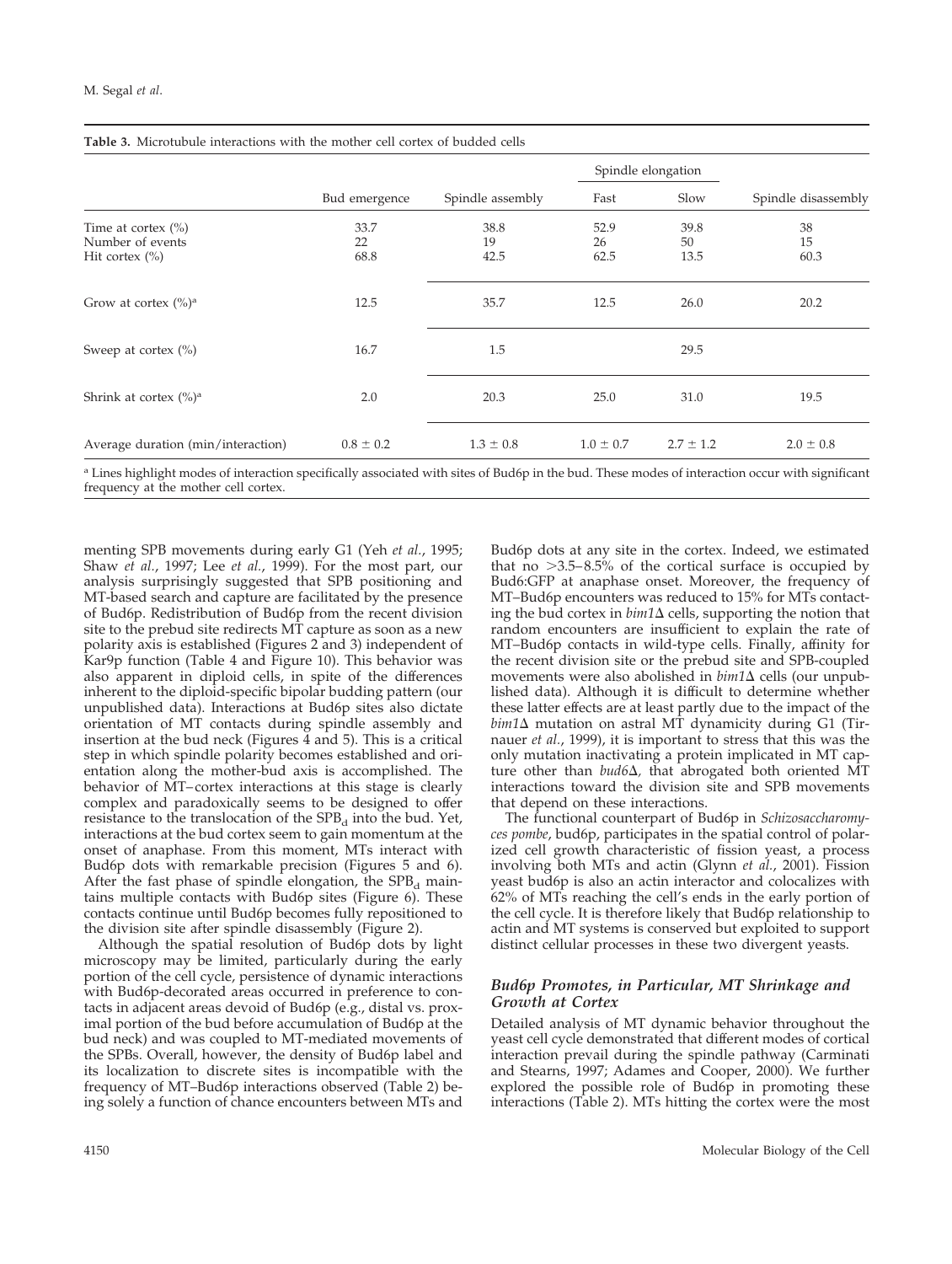**Figure 7.** MT –cortex interactions after spindle disassembly in a *bud*6∆ cell. (A) Time-lapse series showing late anaphase spindle positioning followed by spindle disassembly of a *bud*6∆ cell expressing GFP:Tub1. Spindle poles are highly mobile (0–7.5 min). After spindle disassembly (9.5 min), MTs interact with the cell surface without preferential contacts with the division site. In the mother cell, after bud emergence (DIC image 56.5 min, arrowhead), MTs still interact randomly over the cell surface. Persistent dynamic interactions with the bud cell cortex were only established after initiation of spindle assembly. For reference, a DIC image corresponding to the first frame of each row is also shown along with fluorescence images from selected frames of the time-lapse series. Numbers indicate time elapsed in minutes. Scale bar, 2 m. (B) SPB position relative to the division site after spindle disassembly in a  $bud6\Delta$  cell. The plot represents SPB behavior corresponding to the complete time-lapse series shown in A. SPBs did not reposition near the division site even when occasional contacts with this region occurred. (C) Time-lapse series depicting late anaphase spindle behavior and MT interactions after cytokinesis in a wild-type cell expressing GFP: Tub1. The spindle was signi ficantly less mobile than in the *bud*6∆ cell shown in A. After spindle disassembly, the SPB d became positioned near the recent division site at 7.5 min followed by repositioning of the  $SPB<sub>m</sub>$  at 15 min. Once cells separated, the SPB <sup>m</sup> progressively contacted the prebud site and interactions continued during bud emergence (52 –60 min). For reference, the DIC images corresponding to 0, 35, 54, and 60 min (arrow points to the newly formed bud) are also provided. Numbers indicate time elapsed in minutes. Scale bar, 2 m.

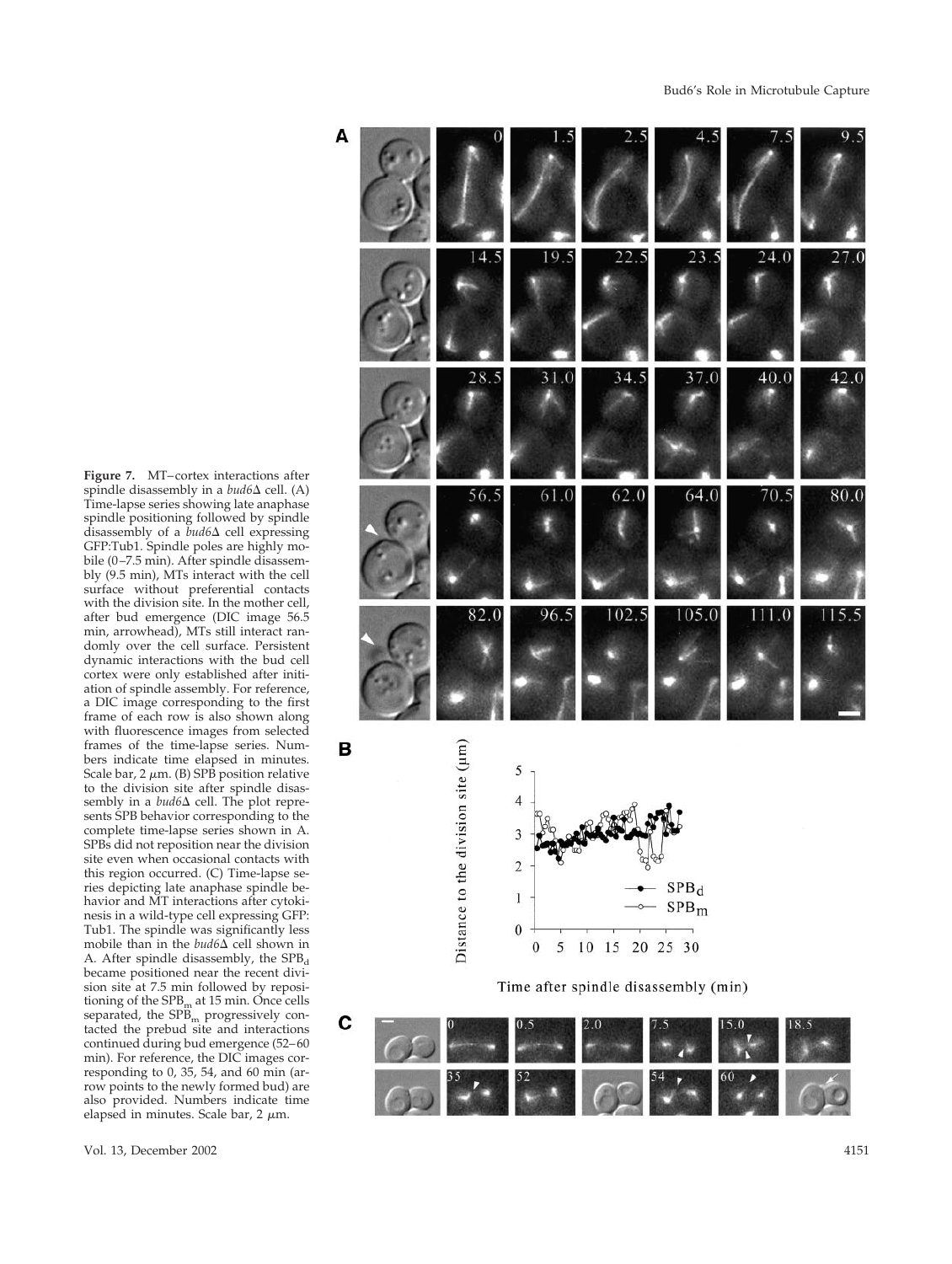

**Figure 8.** Orientation of MT interactions relative to the division site in cells expressing *GFP:TUB1* and *GFP:CDC3* constructs. Single fluorescence images corresponding to wild-type (a and b), *bud6*  $\Delta$  (c and d), *bni1* (e and f), or *kar9* (g and h) cells expressing *GFP:TUB1* and *GFP:CDC3* are shown. (a) Wild-type cell after cytokinesis and cell separation. MTs (arrowheads) are directed toward the septin ring (arrows). (b) Wild-type cell with MT (arrowhead) directed to the prebud site (arrow). (c) *bud6* cell after cytokinesis, the SPB is away from the septin ring (arrow). (d) A  $bud6\Delta$  cell does not direct MTs toward the prebud site (arrow). (e and f) In contrast,  $bni1\Delta$  cells show MT contacts (arrowheads) to the septin ring (arrows) and position the SPBs near the division site. (g) MTs in a  $kar9\Delta$  cell encounter the prebud site (short arrow) while the SPB is still in contact with remnants of the old ring (long arrow). (h)  $kar9\Delta$  cells establish MT interactions (arrowheads) with septin sites (arrows). Scale bar,  $2 \mu m$ .

prominent category at all stages, in agreement with previous studies. This type of interaction occurred equally at or away from Bud6p. In contrast, MT growth or shrinkage at the cortex of the bud and bud neck (in budded cells) or the recent division site and prebud site (in unbudded cells) was restricted to Bud6p sites. MT growth and shrinkage at the cortex was always coupled to SPB movement away or toward Bud6p sites, respectively. Finally, MTs swept the cortex in the absence of Bud6p, with these movements ending frequently at Bud6p dots, particularly during spindle elongation. In support of these conclusions, a  $bud6\Delta$  mutation selectively perturbed those modes of interaction associated with Bud6p sites (Table 5 and Figure 9).

These modes of cortical interaction are well represented within the mother cell after bud emergence (Table 2 vs. 3).

| <b>Table 4.</b> Orientation of MT attachments relative to the division site |                          |                                                                                        |                                                                                       |  |  |
|-----------------------------------------------------------------------------|--------------------------|----------------------------------------------------------------------------------------|---------------------------------------------------------------------------------------|--|--|
|                                                                             | $(Y)$ $(Y)$              |                                                                                        |                                                                                       |  |  |
| Wild type<br>$bud6\Delta$<br>$bni1\Delta$<br>$kar9\Delta$                   | 88%<br>33%<br>87%<br>79% | $67\%$ <sub>b</sub> , $24\%$ <sup>bn</sup><br>47%b, 9%bn<br>72%b, 26%bn<br>50%b, 21%bn | $90\%$ <sub>b</sub> , $8\%$ <sup>bn</sup><br>72%b, 1%bn<br>29%b, 71%bn<br>37%b, 58%bn |  |  |

Results are expressed as percentage of total attachments coincident with the septin ring in 500 cells counted for each cell cycle stage shown. In budded cells, attachments directed inside the bud  $($ b $)$  or coincident with the septin ring  $(5n)$  were scored separately.

clear migration and spindle positioning in yeast have been organized in distinct early and late pathways (Heil-Chapdelaine *et al.*, 1999). It has been proposed, in addition, that the "early" pathway relies critically on actin organization to stage Kar9p-mediated MT capture (Beach *et al.*, 2000; Bloom, 2000; Yin *et al.*, 2000; Schuyler and Pellman, 2001), whereas the "late" pathway involves dynein (Adames and Cooper, 2000; Heil-Chapdelaine *et al.*, 2000b). It is unlikely, however, that Bud6p solely participates in the early pathway as a consequence of its proposed role in organizing actin, and indirectly Kar9p, in light of the data presented herein.

Based on genetic analysis (Table 5) and the fact that Bud6p

Indeed, our analysis underscores the importance of Bud6p throughout the cell cycle, even beyond the actin-sensitive step. Moreover, interactions with cortical Bud6p sites occurred at the bud, bud neck cortex, or the division site rather than solely with the bud tip during early orientation. An additional level of complexity is reflected by the observation that MTs interacting with similar Bud6p sites on the bud cortex during spindle assembly led to different dynamic outcomes, depending on whether they emanated from the  $SPB<sub>m</sub>$  or  $SPB<sub>d</sub>$  (Table 2 and Figure 4).

These findings suggest that MT dynamic behavior may reflect the presence of distinct elements associating with MTs (possibly restricted by cell cycle regulation of MT organization; Segal *et al.*, 2000) in partnership with Bud6p. For example, MT functions known to rely on dynein-driven dynamic instability during spindle insertion and anaphase (Carminati and Stearns, 1997; Heil-Chapdelaine *et al.*, 2000b) occurred at Bud6p cortical sites in the bud (Figures 5 and 6) and were not perturbed by deleting *NUM1* (Figure 10), which encodes the proposed cortical anchor for dynein (Farkasovsky and Kuntzel, 2001).

Taken together, these results indicate that Bud6p, perhaps in addition to Num1p (Heil-Chapdelaine *et al.*, 2000; Bloom, 2001; Farkasovsky and Kuntzel, 2001) may constitute a cortical partner for part of dynein-dependent control of MT function. Further studies on MT–Bud6p dynamic interactions in various mutant contexts will likely provide greater insight into the relationship of various elements participating in MT-mediated orientation of the mitotic spindle and nuclear migration.

# *Implications of Bud6p-mediated Capture for Spindle Polarity and SPB Inheritance*

We have previously proposed a model integrating coordinated control of SPB function with the Bud6p cortical program to enforce spindle polarity (Segal and Bloom, 2001). The key feature of this model is that an intrinsic delay in MT organization under Clb5-dependent Cdc28p kinase control (Segal *et al.*, 2000b) prevents new MTs generated at the SPB<sub>m</sub> from establishing contacts with the bud tip once Bud6p is at the bud neck (Segal *et al.*, 2000a). Based on our previous results, however, the model could not address whether Bud6p, in addition, may have a role in enforcing SPB inheritance. In other words, whether it could dictate not just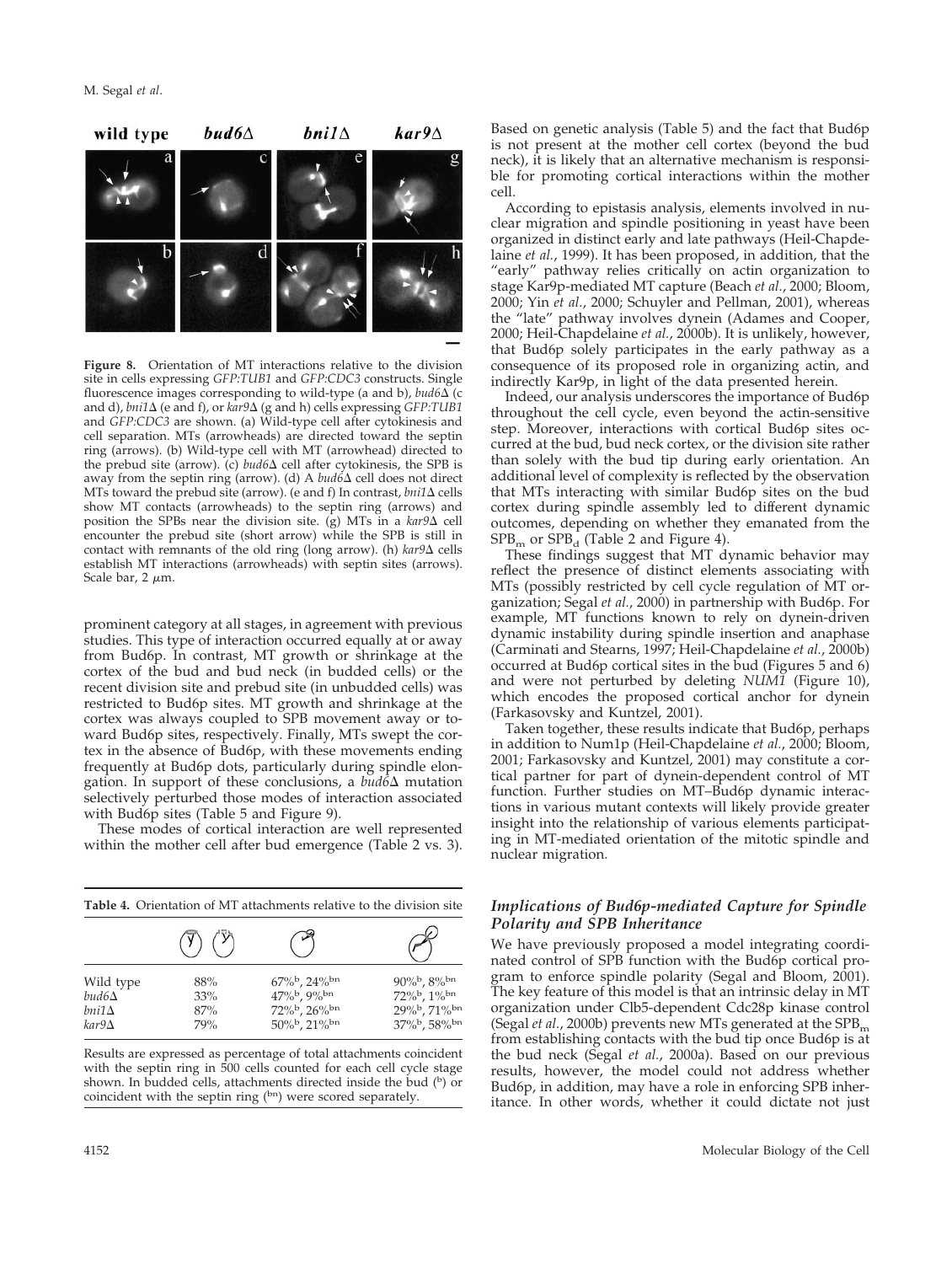|                                                                                     | Bud emergence     |                          | Spindle elongation                     |                        |                           |
|-------------------------------------------------------------------------------------|-------------------|--------------------------|----------------------------------------|------------------------|---------------------------|
|                                                                                     |                   | Spindle assembly         | Fast                                   | Slow                   | Spindle<br>disassembly    |
| Bud cell cortex<br>Time at cortex $(\% )$<br>Number of events<br>Hit cortex $(\% )$ | 13<br>84.6 (45.1) | 21.3<br>22<br>91.0(44.4) | 42.0 <sup>a</sup><br>19<br>78.9 (61.7) | 52<br>34.6 (37.9)      | 36.9<br>90<br>86.7 (43.1) |
| Grow at cortex $({\%})^{\text{b}}$                                                  | 7.7(24.5)         | 9.0(5.0)                 | 5.2(5.5)                               | $52.0^{\circ}$ (22.5)  | 8.9 (37.3)                |
| Sweep at cortex $(\% )$                                                             | 7.7(9.5)          | (17.5)                   | 15.8(14.5)                             | 13.5(16.4)             | 4.4(9.8)                  |
| Shrink at cortex $(\%)^b$                                                           | (20.8)            | (33.1)                   | (18.3)                                 | (23.2)                 | (9.8)                     |
| Duration of cortical contacts (min) <sup>d</sup><br>Mother cell cortex              |                   | $0.52 \pm 0.1$           | $0.57 \pm 0.5^{\rm a}$                 |                        | 0.53<br>± 0.1             |
| Time at cortex $(\% )$                                                              | 31.5              | 38.9                     | 57.0 <sup>a</sup>                      |                        | 41.8                      |
| Number of events<br>Hit cortex $(\% )$                                              | 34<br>88.0 (68.8) | 55<br>50.0(42.5)         | 13<br>53.8 (62.5)                      | 44<br>34.0 (13.5)      | 58<br>77.6 (60.3)         |
| Grow at cortex $({\%})^b$                                                           | 5.9(12.5)         | 32.0 (35.7)              | 15.3(12.5)                             | 25.0(26.0)             | 12.1(20.2)                |
| Sweep at cortex $(%)$                                                               | 5.9(16.7)         | 1.0(1.5)                 |                                        | 11.3(29.5)             | 3.4                       |
| Shrink at cortex $(\%)^b$                                                           | (2.0)             | 17.0(20.3)               | 30.8(25.0)                             | 29.5(31.0)             | 6.9(19.5)                 |
| Duration of cortical contacts (min) <sup>d</sup>                                    | $0.54 \pm 0.2$    | $1.05 \pm 0.46$          |                                        | $1.68 \pm 1.4^{\circ}$ | $0.85 \pm 0.4$            |

Table 5. Microtubule interactions with the cell cortex in  $bud6\Delta$  cells

Numbers in small parentheses correspond to the same categories in wild-type cells provided for reference.

<sup>a</sup> Data from fast and slow phase were combined.

 $\frac{b}{b}$  Lines highlight the fact that modes of interaction associated with cortical Bud6p are absent in the bud of  $bud6\Delta$  cells but are still present in the mother cell.

<sup>c</sup> This category represents MTs growing along the cell cortex and was not accompanied by the SPB moving away from the cell cortex as in wild-type cells, in which MTs grew against the cortex.

<sup>d</sup> Duration of cortical interactions represents the average of 20 independent events  $\pm$  S.D.

asymmetric SPB fate, but a specific pattern of inheritance for the new vs. the old pole.

Based on the role of Bud6p during G1, it may be that contacts established by the old SPB with the division and the prebud sites underlie the mechanism that commits this SPB to a daughter-bound fate (Pereira *et al.*, 2001). It remains to be demonstrated, however, that preexisting MTs emerging from the outer plaque of the old SPB persist during SPB duplication, a prerequisite for validation of this model. On the other hand, there are no other obvious known means for marking the old SPB with spatial information arising before SPB duplication. The involvement of Bud6p in MT capture during the G1 interval provides the most plausible basis for the selectivity of SPB inheritance. Thus, Bud6p plays a dual role in enforcing this invariant pattern of SPB segregation.

First, the old SPB interacts with the prebud site, which later becomes the cortex of the growing bud. This step singles out the old SPB for daughter-bound fate before spindle assembly. As SPB separation begins, de novo MT organization in concert with accumulation of Bud6p at the bud neck forces the new SPB to a mother-bound fate. In support of this model, *bud6* cells still exhibit intrinsic SPB asymmetry as determined by Dhc1:GFP asymmetric acquisition (Shaw *et al.*, 1997), but delayed acquisition (at the new SPB) is no longer linked to a mother-bound fate (Yeh *et al.*, 2000). Nevertheless, disruption of spindle polarity and Bud6pdriven capture, although delaying spindle orientation relative to anaphase, are not essential for yeast viability. This is because yeast cells are unique in that they specify the site of division at bud emergence and the orientation of the spindle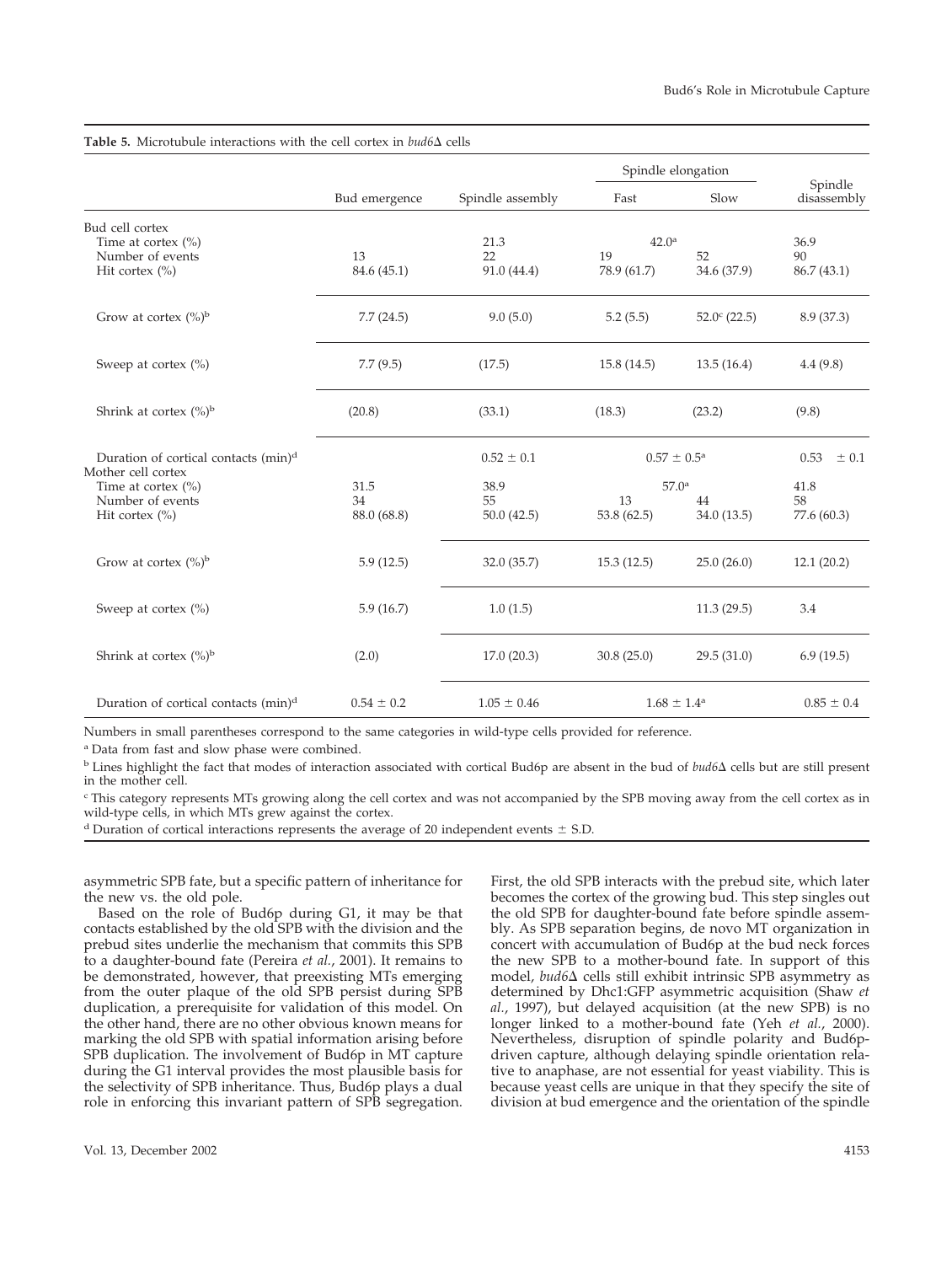

**Figure 9.** Effect of *bud6* on cortical interactions in the bud vs. the mother cell cortex during late anaphase. Time-lapse series showing failure of MT shrinkage at the cell cortex in late anaphase in a *bud6* cell expressing GFP:Tub1. A MT grows along the cell cortex, rather than against the cortex (arrowhead, 6.5–10.5 min). The MT continues to grow past the bud neck (11 min) until it reaches the mother cell cortex (arrowhead, 11.5–15.5 min). Notice that these interactions with the mother cell cortex, in contrast, are coupled to SPB movement toward the site of interaction, causing the spindle to curve. After these interactions, the MT shortens back, past the bud neck (19–20.5 min, arrowhead) and the spindle disassembles (23.5 min). Numbers indicate time elapsed in minutes. Scale bar,  $2 \mu m$ .



**Figure 10.** MT interactions with Bud6p sites in  $kar9\Delta$  or  $num1\Delta$ cells. Single fluorescence images corresponding to  $kar9\Delta$  (a and f) and *num1* (g and j) cells expressing *GFP:TUB1* and *GFP:BUD6* are shown. Arrowheads point to MT-Bud6p contacts. Scale bar, 2  $\mu$ m. MT–Bud6p interactions at the bud tip occur efficiently in  $kar9\Delta$  cells until early bud emergence. After accumulation of Bud6p at the bud neck MTs also reach this region. Interactions at the bud cell cortex resume after  $SPB<sub>d</sub>$  translocation into the bud during anaphase. (a) An unbudded cell directs MTs to Bud6p decorated cortex. (b) MTs interact with Bud6p sites at bud emergence. (c) Bud neck interactions at Bud6p sites are observed in large budded cells before  $SPB<sub>d</sub>$ translocation into the bud.  $(d-f)$  Once the SPB<sub>d</sub> translocated into the bud during anaphase, MTs interacted with Bud6p cortical sites. MT-Bud6p interactions during anaphase in  $num1\Delta$  cells. (g-i) MTs contact Bud6p sites at the cortex before SPB translocation (notice MT curving along the cortex, proposed to participate in dynein-dependent translocation of the SPB<sub>d</sub>; Heil-Chapdelaine *et al.*, 2000a). (j) Once the  $SPB<sub>d</sub>$  translocated into the bud, MTs continued to interact at Bud6p sites. The behavior of interactions during G1 was comparable with that observed in wild-type cells (our unpublished data). can be eventually forced by the position of the bud during anaphase. Metazoan cells, in contrast, must achieve spindle orientation by anaphase to accurately specify, in turn, the cytokinesis plane. Coordination in this case is critical to produce viable cell progeny.

### **ACKNOWLEDGMENTS**

We thank M. Longtine for generous gift of plasmids and strains and members of the Bloom laboratory for assistance with digital microscopy. This work was supported by U.S. Public Health Service grant GM-38328 (to S.I.R.).

### **REFERENCES**

Adames, N.R., and Cooper, J.A. (2000). Microtubule interactions with the cell cortex causing nuclear movements in *Saccharomyces cerevisiae*. J. Cell Biol. 149, 863–874.

Amberg, D.C., Zahner, J.E., Mulholland, J.W., Pringle, J.R., and Botstein, D. (1997). Aip3p/Bud6p, a yeast actin-interacting protein that is involved in morphogenesis and the selection of bipolar budding sites. Mol. Biol. Cell *8*, 729–753.

Beach, D.L., Thibodeaux, J., Maddox, P., Yeh, E., and Bloom, K. (2000). The role of the proteins Kar9 and Myo2 in orienting the mitotic spindle of budding yeast. Curr. Biol. *10*, 1497–1506.

Bloom, K. (2000). It's a kar9ochore to capture microtubules. Nat. Cell Biol. *2*, E96–E98.

Bloom, K. (2001). Nuclear migration: cortical anchors for cytoplasmic dynein. Curr. Biol. *17*, R326–R329.